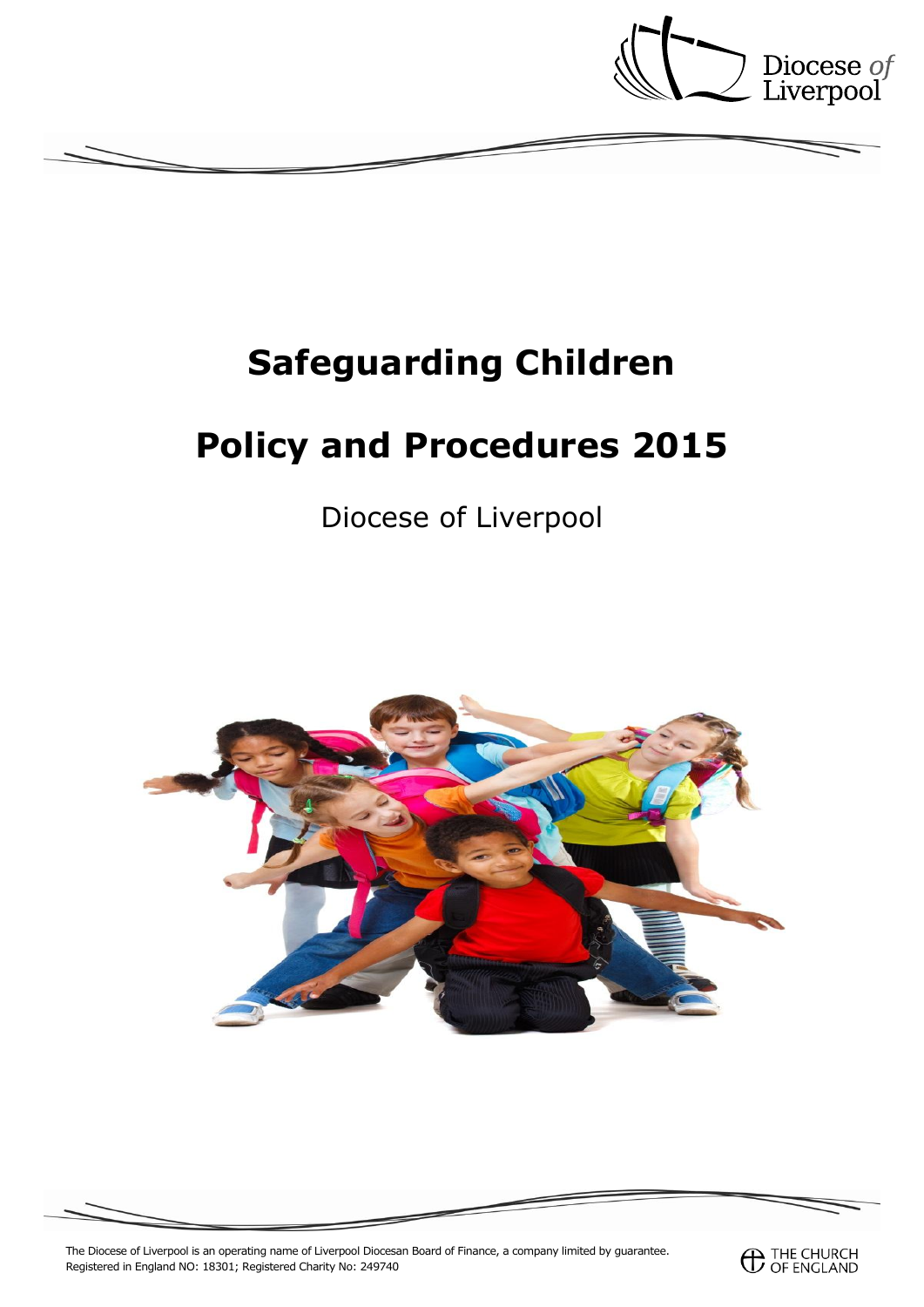# **Foreword by the Bishop**

The Church of England has had a nationally agreed policy for safeguarding people since 1995 and our diocese has, before that date and since, sought to develop its own policy, seeking to ensure that it demonstrates good practice and offers effective help and support for parishes.

We now commend this handbook as the latest resource offered to the parishes and we encourage all those concerned to take time to read it. You will see that the handbook starts by dealing with issues of recruitment, which is where our child safeguarding should also begin.

There is no doubt that the Church has much to offer to the children, young people, adults and those who care for them and it is with this in mind that we look to providing a safe environment for all to grow in the love of God.

The relationship between the Diocese and individual parishes and between individual clergy and the Bishop, in this area is finely balanced. The diocesan policy, which is based upon the House of Bishops policy, is offered with a view to its adoption by parishes, but the decision to model a parish policy upon it is for each PCC to consider and make a decision. However, I would emphasise that PCCs, and clergy, are under a canonical duty to adopt a child protection policy which at least meets the standards set down here.

We would like to thank all those who have helped in the production of this document, with its Code of Practice, which incorporates the latest developments in national policy together with best practice.

+ Paul Bayes Bishop of Liverpool

+ Richard Blackburn Bishop of Warrington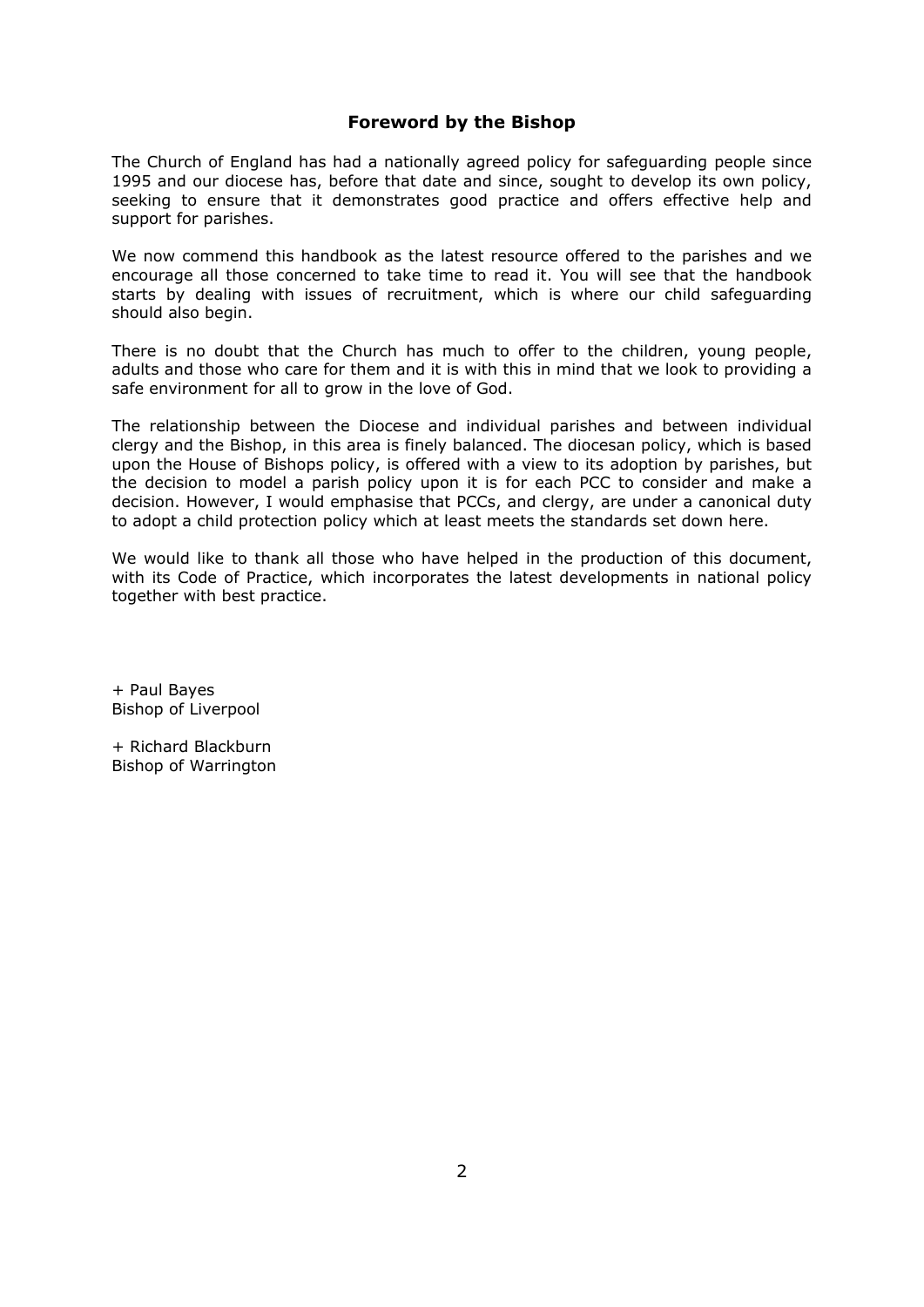

UN Convention on the Rights of the Child 1989. This was ratified in the UK in 1991 and in force January  $15<sup>th</sup>$  1992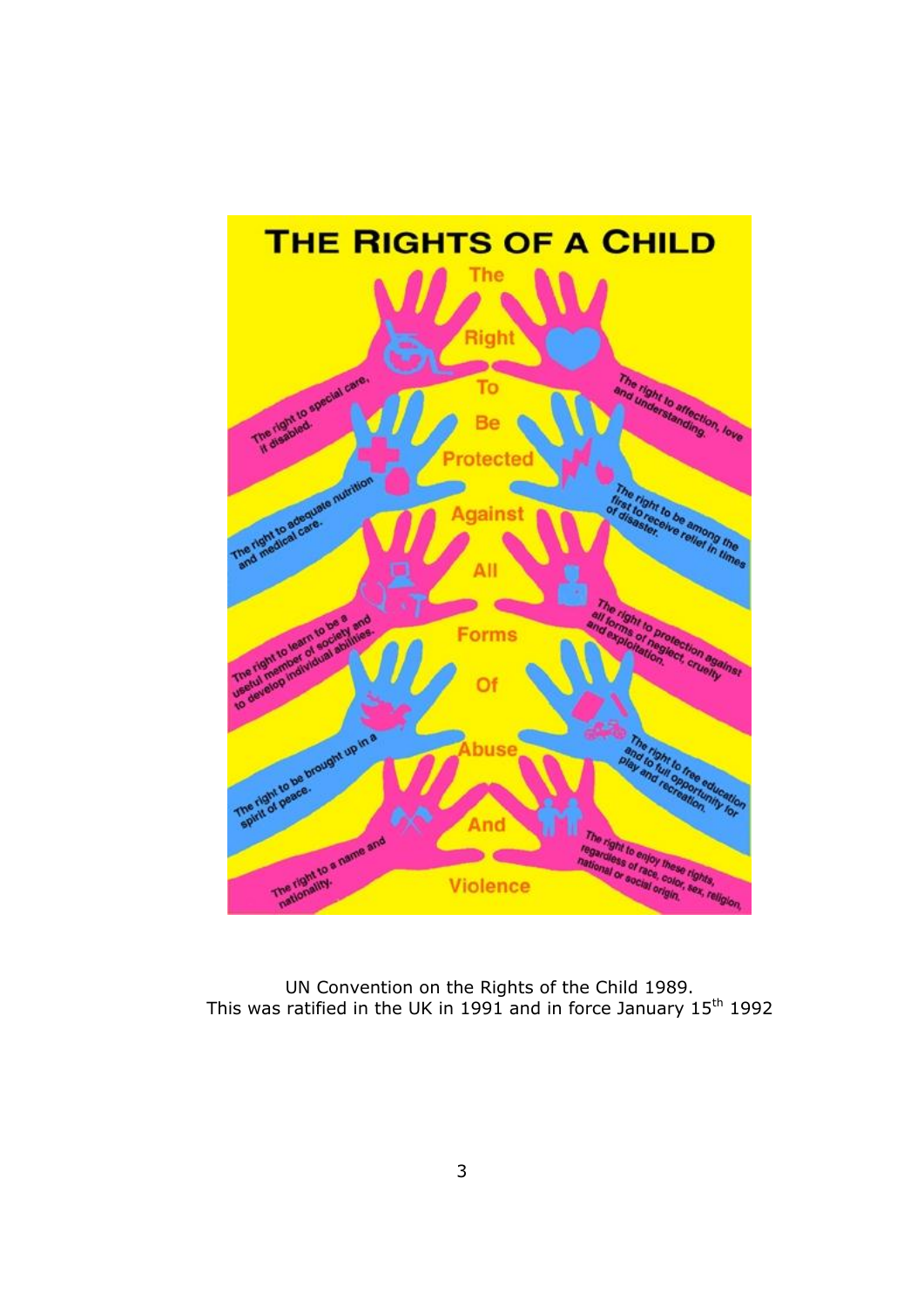# **Contents**

- 5. Contact details
- 6. The purpose of this document
- 7. Principles of the House of Bishops' Policy for Safeguarding Children
- 8. Recruitment and selection appointment of volunteers
- 9. Recruitment of ex offenders
- 10.What is child abuse?
- 12.Action for dealing with reports of abuse
- 13.Referral flow chart
- 14.Referral procedure for those with responsibility for children
- 15.Role of the Parish Priest and Parochial Church Council
- 16.Role of the Parish Child Protection Coordinator
- 17. Images
- 18. ICT (Information and Communication Technology) Safety
- 21.Recommended good practice
- 24.Answers to frequently asked questions
- 26.Resources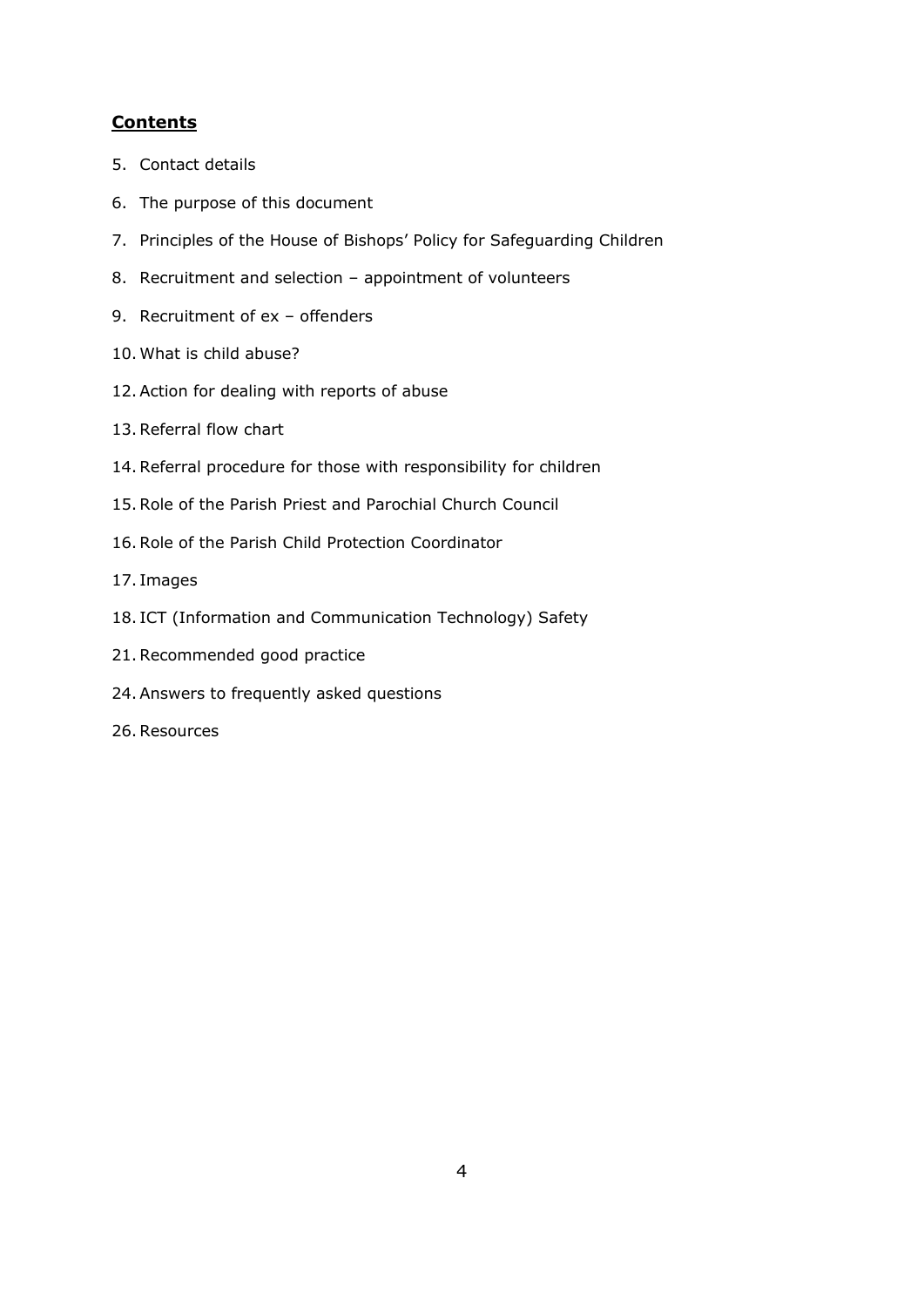# **Contact details**

| Parish Child Protection Coordinator                                              |
|----------------------------------------------------------------------------------|
|                                                                                  |
|                                                                                  |
| Diocesan Child Protection Adviser                                                |
|                                                                                  |
|                                                                                  |
| Diocesan Vulnerable Adults Adviser                                               |
|                                                                                  |
|                                                                                  |
| <b>DBS Enquiries</b>                                                             |
|                                                                                  |
|                                                                                  |
| <b>Diocesan Communications Director</b>                                          |
|                                                                                  |
|                                                                                  |
| Police                                                                           |
|                                                                                  |
|                                                                                  |
| Local Multi Agency Safeguarding Hub - Social Care for Children/Vulnerable Adults |
|                                                                                  |
|                                                                                  |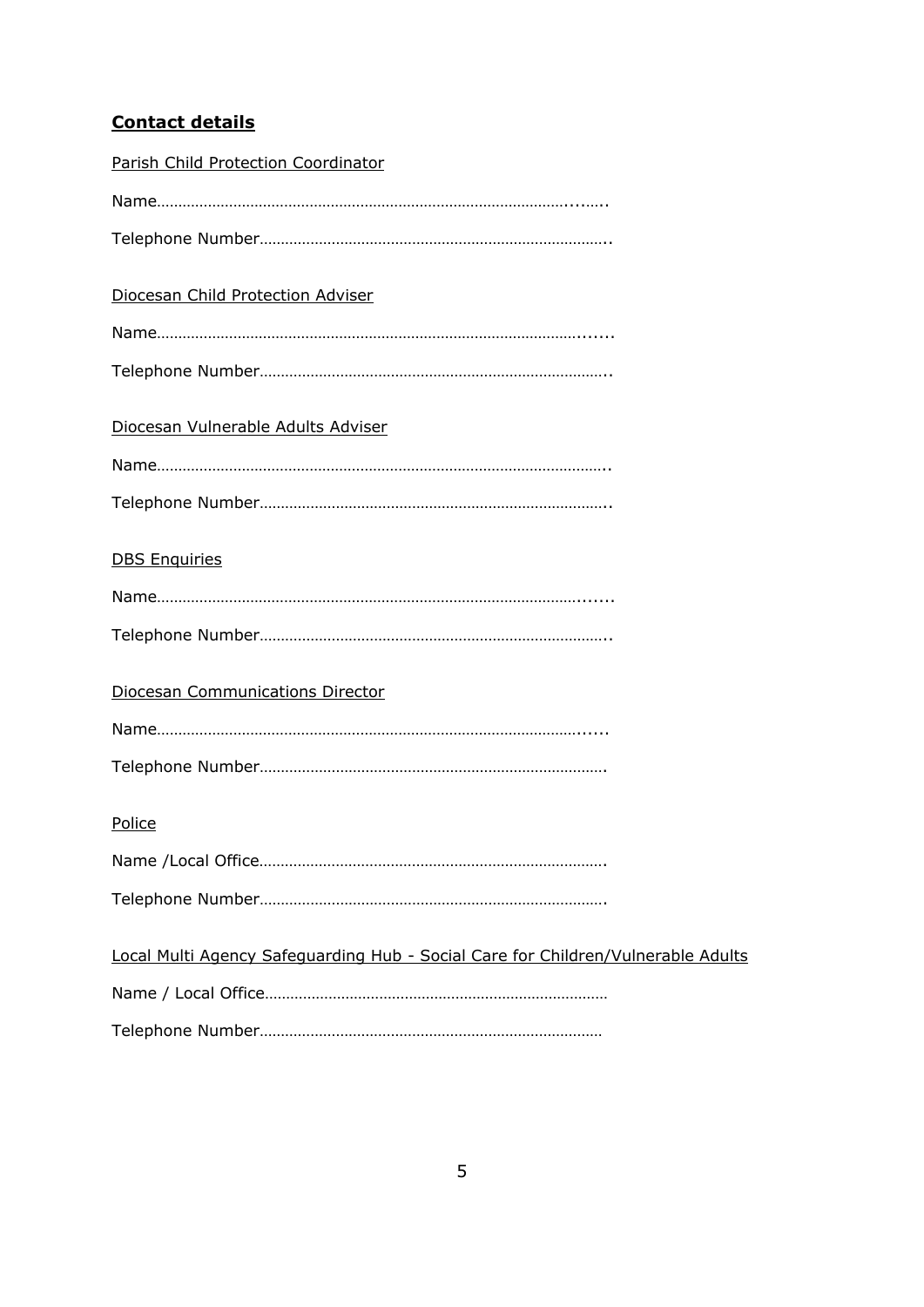# **The purpose of this document**

This document is designed for use by parishes in order to support their work in safeguarding children and young people.

The purpose of this document is

- To help workers to respond appropriately to concerns/allegations
- To prepare workers to encounter children who have been harmed
- To promote good practice by reducing the risk of someone harming a child in the course of their work within the church

This code of practice is based on the House of Bishops' Child Protection Policy, "Protecting all God's Children" House of Bishops (2010), "Working Together to Safeguard Children" A guide to inter- agency working to safeguard and promote the welfare of children (2013) and "Safeguarding Guidelines relating to Safer Recruitment" House of Bishops – (Consultation - 2014)

All Parochial Church Councils (PCCs) and individual workers should see very clearly the necessity for care in selection, of helpful support for, and a continued interest in, all the parish workers who have contact with children.

To emphasise the importance of that, the House of Bishops has produced a strengthened policy for the entire Church. There are some detailed changes. The new and powerful motto is "informed vigilance".

The message remains the same. Children must be as safe from harm as they possibly can be.

This message is brought home to all PCCs by the Ecclesiastical Insurance Group. Divergence from, or neglect of, the Diocesan Child Protection Guidelines, could put a PCCs insurance cover at risk.

This document restates the procedures and practices of the Diocese of Liverpool with regard to working with children and contains guidelines to protect children and those who work with them.

Children and young people are vulnerable; and they need to be able to trust the adults around them if they are to grow up unharmed.

If they cannot trust the Church, they might never be able to trust God - or themselves.

Further exploration of the issues addressed in these pages may be found in the House of Bishops' Child Protection Policy for the Church of England "Protecting all God's children" (2010), which is downloadable from the diocesan website along with the diocesan policy.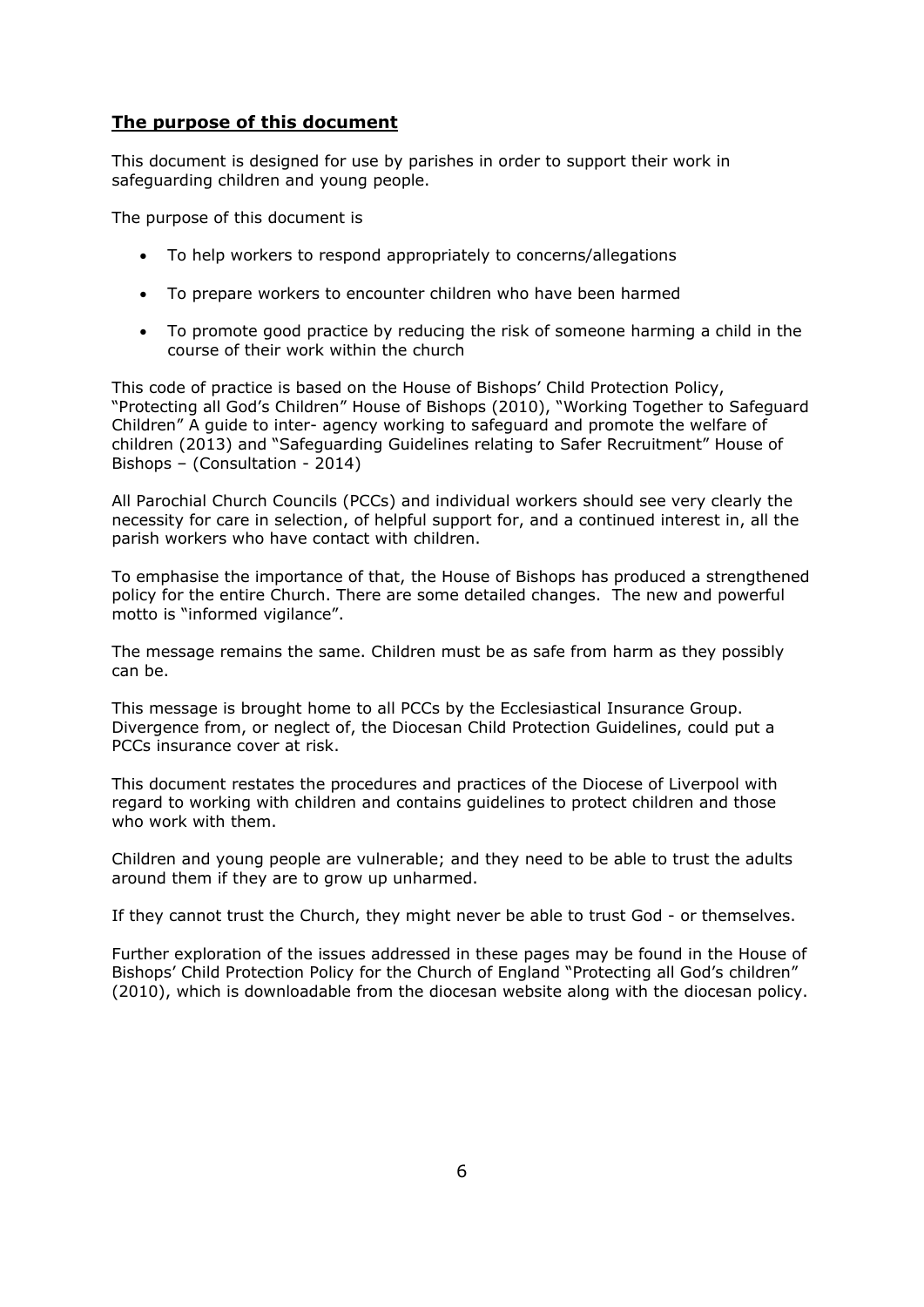# **Principles of the House of Bishops' Policy for Safeguarding Children**

Every person has a value and dignity which comes directly from the creation of male and female in God's own image and likeness. Christians see this potential as fulfilled by God's re-creation of us in Christ. Among other things this implies a duty to value all people as bearing the image of God and therefore to protect them from harm.

## **Principles**

We are committed to:

- The care, nurture of, and respectful pastoral ministry with all children and all adults
- The safeguarding and protection of all children, young people and adults
- The establishing of safe, caring communities which provide a loving environment where victims can report or disclose abuse, where they can find support and best practice that contributes to the prevention of abuse.

We will carefully select and train all those with any responsibility within the Church, in line with safer recruitment principles, including the use of Disclosure and Barring Service and registration with the relevant vetting and barring schemes.

We will respond without delay to every complaint made which suggests that a child or young person may have been harmed, co-operating with the police and Children's Services in any investigation.

We will seek to work with anyone who has suffered abuse, developing with him or her, an appropriate ministry of informed pastoral care.

We will seek to challenge any abuse of power, especially by anyone in a position of trust.

We will seek to offer pastoral care and support, including supervision and referral to the proper authorities, to any member of our church community known to have offended against a child or young person.

In all these principles we will follow legislation, guidance and recognised good practice.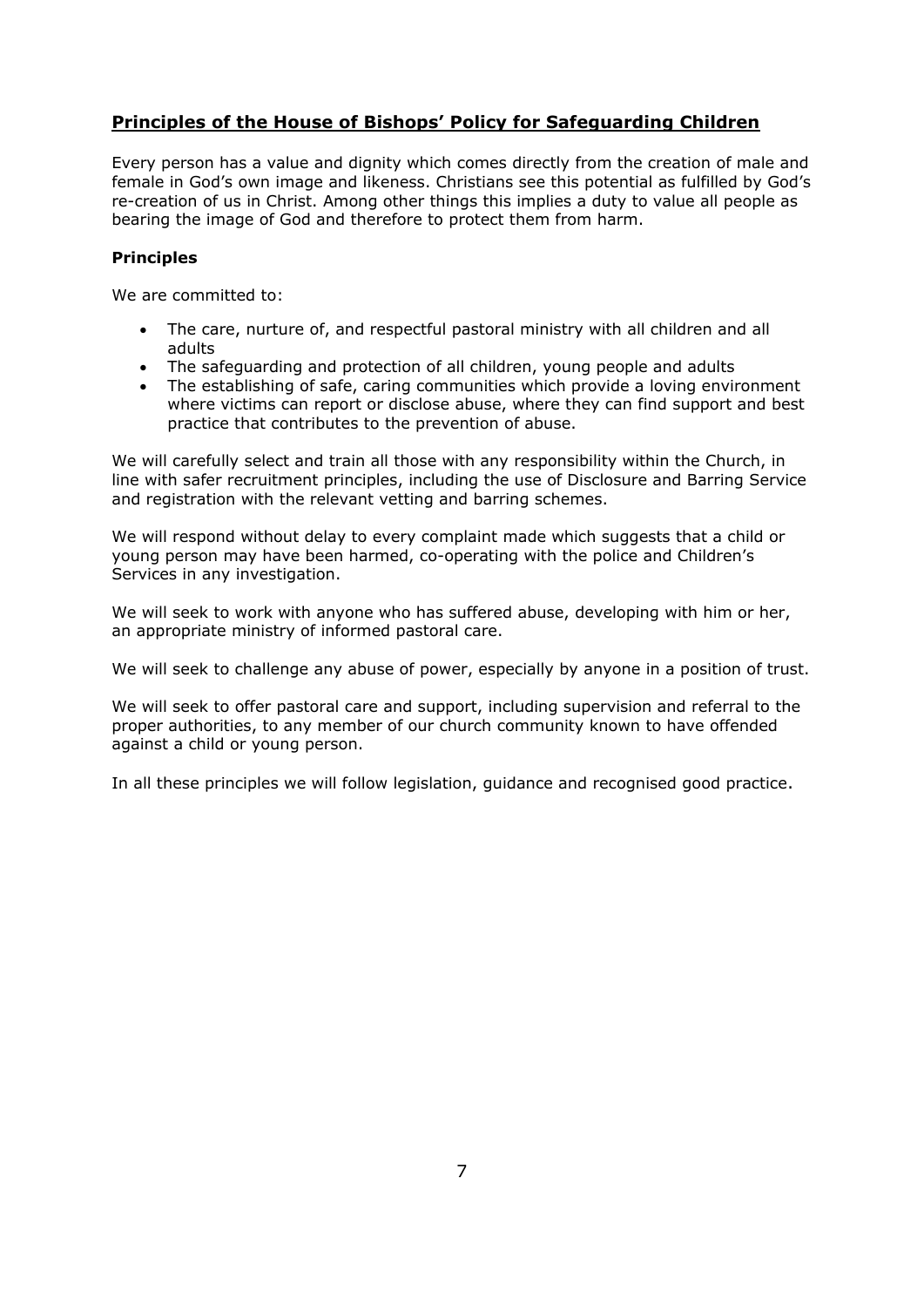# **Recruitment and Selection – Appointment of Volunteers and Paid Workers**

We will use the House of Bishops policy on Safer Recruitment (2014) to guide our process. This policy applies to all workers whether in the children or adult workforce.

It is important that we make every effort to recruit safe people into post within our churches and discourage those who may not have the best interests of our children from applying; this can only be achieved by rigorous and safe recruitment.

# **Therefore the Parochial Church Council (PCC) should:**

- Decide on the candidates' suitability. This is based on their personal qualities in relation to general experience, aptitudes, skills, motivation and willingness to be trained.
- Check with the Disclosure and Barring Service against the specific post. As an employer you are legally required to establish the suitability of the applicant in terms of those barred from working with children prior to them entering the workforce. You are liable to prosecution if you fail to do so – this applies to both paid and voluntary posts.
- Be prepared to say "No" if the candidate is unsuitable. Encourage any such volunteer to another form of Christian service.
- Give the volunteer an agreement to ensure mutual understanding of the role.
- Confirm the successful applicant in post after a probationary period.
- Ensure safe storage of information: that includes all registration forms, references and confidential declaration forms. They should be stored in a safe and secure place within the parish in perpetuity. Be aware of your responsibility in line with the Data Protection Act 1998. Further guidance is available on the diocesan web site.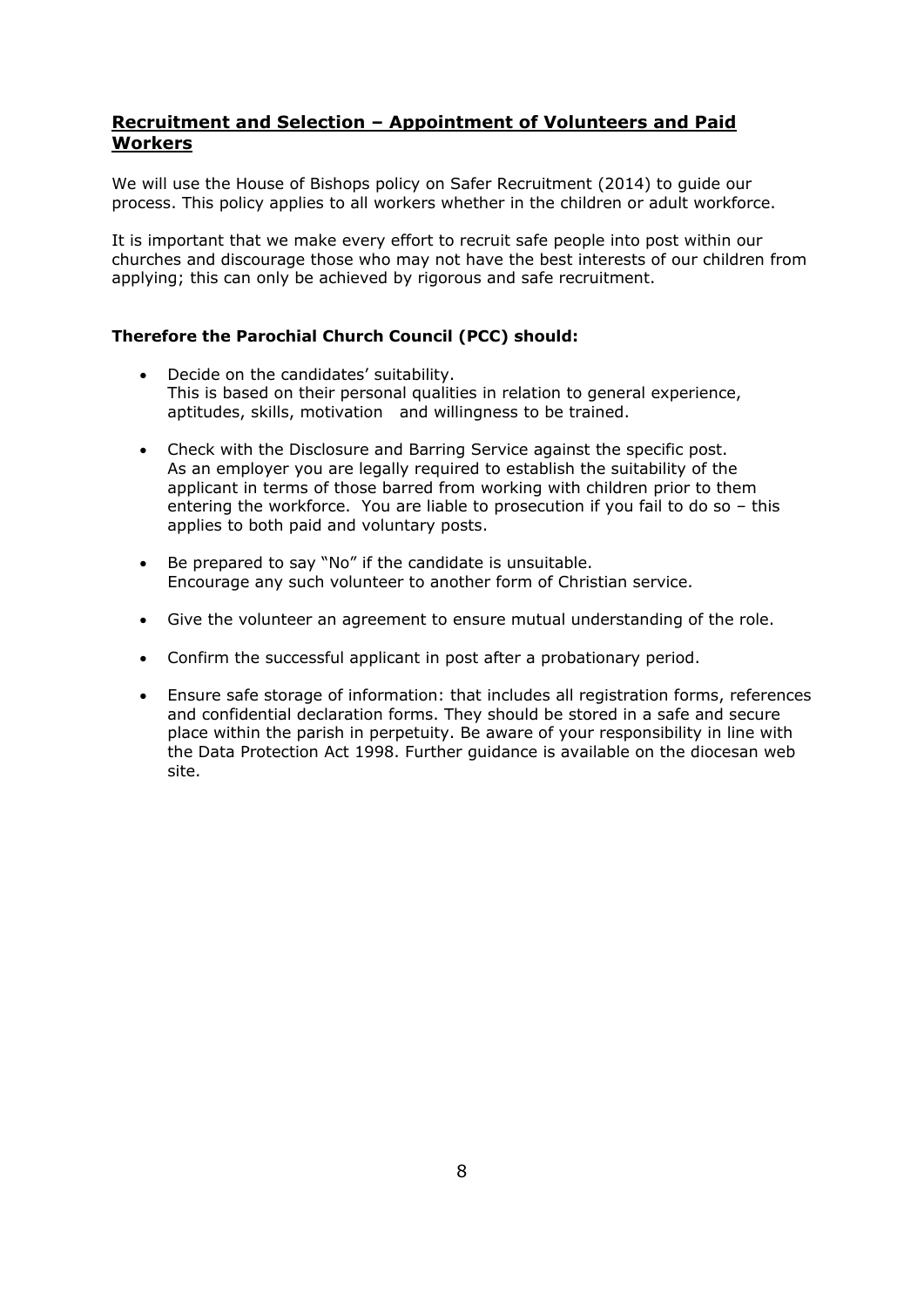# **Recruitment of Ex – Offenders**

## **The Diocesan Policy on the Recruitment of ex - offenders**

- 1. The Diocese is committed to the fair treatment of its parish staff, potential staff or users of its services, regardless of race, gender, religion, sexual orientation, responsibilities for dependants, age, physical disability or offending background.
- 2. We actively promote equality of opportunity for all with the right mix of talent, skills and potential and welcome applications from a wide range of candidates, including those with criminal records. We select all candidates for interview based on their skills, qualifications and experience.
- 3. A Disclosure is only requested after a risk assessment has indicated that one is both proportionate and relevant to the position concerned. For those where a Disclosure is required, all application forms, job adverts and recruitment briefs will contain a statement that a Disclosure will be requested in the event of the individual being offered the position.
- 4. Where a Disclosure is to form a part of the recruitment process, we encourage applicants called for interview to provide details of their criminal record at an early stage in the application process. We request that this information is sent under separate confidential cover, to a designated person, and we guarantee that this information will only be seen by those who need to see it as part of the recruitment process.
- 5. Unless the nature of the position allows the Diocese to ask questions about your entire criminal record, we only ask about 'unspent' convictions as defined in the Rehabilitation of Offenders Act 1974.
- 6. We ensure that all those in the Diocese who are involved in the recruitment process have been suitably trained to identify and assess the relevance and circumstances of offences. We also ensure that they have received appropriate guidance and training in the relevant legislation relating to employment of ex-offenders, e.g. the Rehabilitation of Offenders Act 1974.
- 7. This policy should be made available to all Disclosure applicants at the outset of the recruitment process.
- 8. At interview, or in a separate discussion, we ensure that an open and measured discussion takes place on the subject of any offences or other matter that might relate to the position. Failure to disclose information that is directly relevant to the position sought may lead to withdrawal of an offer of employment.
- 9. We undertake to discuss any matter revealed in a Disclosure with the person seeking the position before withdrawing a conditional offer of employment.

## **Having a criminal record will not necessarily bar you from working for us**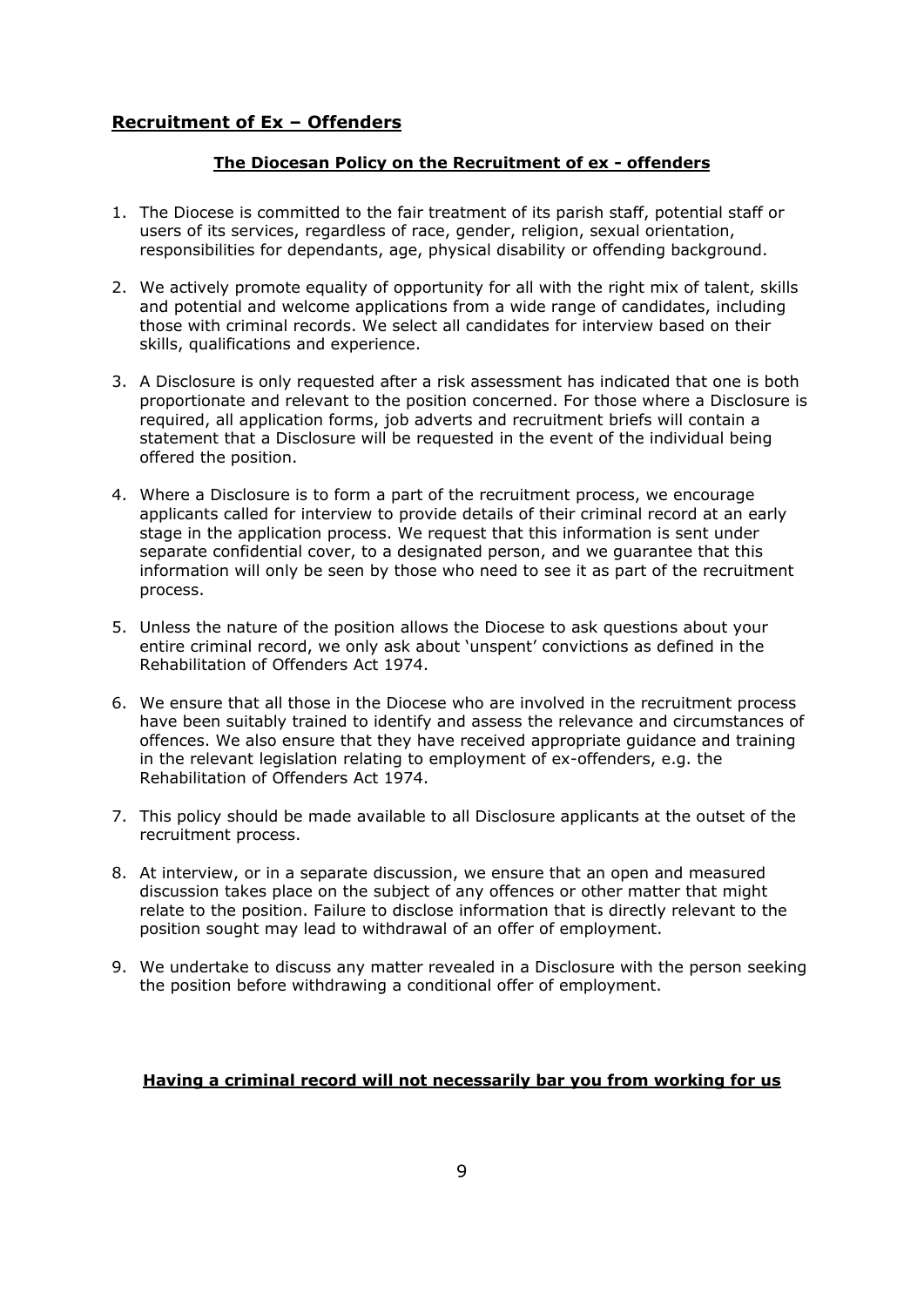# **What is Child Abuse?**

Abuse and neglect are defined in "Working Together to Safeguard Children" 2013 as:

### **Physical abuse**

This may involve hitting, shaking, throwing, poisoning, burning or scalding, drowning, suffocating or otherwise causing physical harm to a child. Physical harm may also be caused when the parent or carer fabricates the symptoms of, or deliberately induces, illness in a child

#### **Emotional abuse**

Is the persistent emotional maltreatment of a child such as to cause severe and persistent adverse effects on the child's emotional development. It may involve conveying to children that they are worthless or unloved, inadequate, or valued insofar as they meet the needs of another person. It may include not giving the child the opportunity to express their views, deliberately silencing them or 'making fun' of what they say or how they communicate. It may feature age or developmentally inappropriate expectations being imposed on children. These may include interactions that are beyond the child's developmental capability, as well as overprotection and limitation of exploration and learning, or preventing the child from participating in normal social interaction. It may involve seeing or hearing the ill-treatment of another. It may involve serious bullying (including cyber bullying), causing children to feel frightened or in danger, or the exploitation or corruption of children. Some level of emotional abuse is involved in all types of maltreatment of a child, though it may occur alone.

#### **Sexual abuse**

Sexual abuse involves forcing or enticing a child or young person to take part in sexual activities not necessarily involving a high level of violence, whether or not the child's aware of what is happening. The activities may involve physical contact, including assault by penetration (for example, rape or oral sex) or non–penetrative acts such as masturbation, kissing, rubbing and touching outside of clothing. They may also include non-contact, such as involving children in looking at, or in the production of, sexual images, watching sexual activities, encouraging children to behave in sexually inappropriate ways, or grooming a child in preparation for abuse (including via the internet). Sexual abuse is not solely perpetrated by adult males. Women can also commit acts of sexual abuse, as can other children.

#### **Neglect**

Neglect is the persistent failure to meet a child's basic physical and/or psychological needs, likely to result in the serious impairment of the child's health or development. Neglect may occur during pregnancy as a result of maternal substance abuse. Once a child is born, neglect may involve a parent or carer failing to:

- Provide adequate food, clothing and shelter (including exclusion from home and abandonment);
- Protect a child from physical and emotional harm or danger;
- Ensure adequate supervision (including the use of adequate care givers); or
- Ensure access to appropriate medical treatment.

It may also include neglect of, or unresponsiveness to, a child's basic emotional needs.

## **Spiritual Harm**

Church communities must be particularly vigilant to identify the inappropriate use of any religious belief or practice which may harm somebody spiritually, emotionally or physically.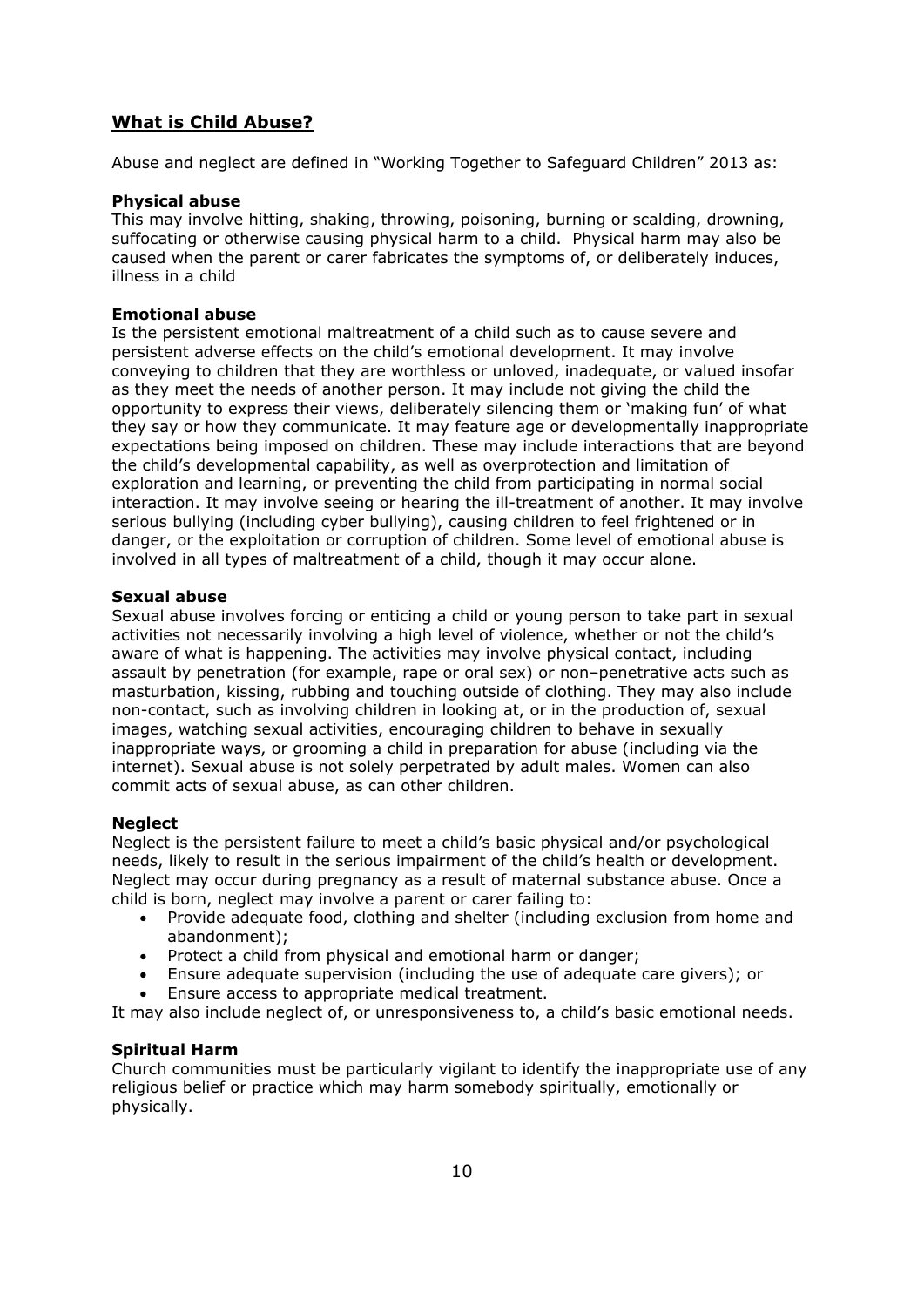## **Domestic Abuse**

It must be recognized that children and young people may be harmed in homes where there is domestic abuse. The Archbishops Council has produced guidelines for those with pastoral responsibility "Responding to domestic abuse" Archbishops' Council (2006).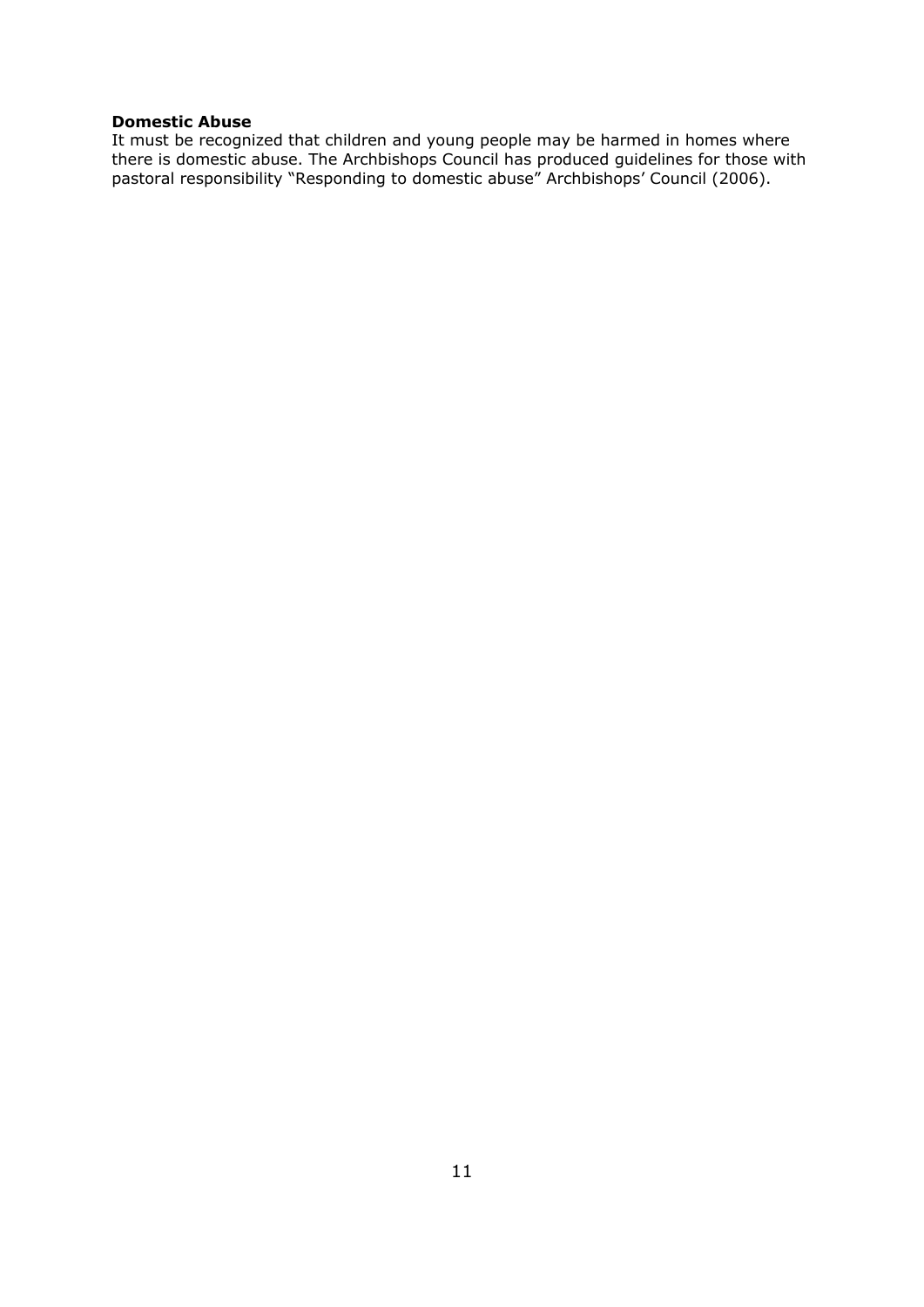# **Action for Dealing with Reports of Abuse**

The following procedures are designed to support you in dealing with disclosures of abuse that may arise in the course of your work with children and young people. For the purposes of this work a child is a person under the age of 18 years.

# **DO**

- Make it clear that you cannot be asked to keep a secret
- Listen to the child or young person, let them express their views and feelings without interruption, accept what they are saying
- Reassure the child or young person that they have done the right thing in telling someone
- Explain that you must pass this information on
- Make notes of what was said using the child or young person's words whenever possible
- Speak to the Parish Priest or line manager
- Refer to the Diocesan Child Protection Adviser
- If the subject of the allegation is the Parish Priest contact the Archdeacon or Diocesan Child Protection Adviser (The Bishop cannot be involved as per Clergy Discipline Measure)
- Be prepared to refer to the Local Safeguarding Children Services (Local Authority)

# **DO NOT INVESTIGATE ANY ALLEGATION**

## **DO NOT**

- **Show shock or dishelief**
- Agree to keep the disclosure a secret
- Make a promise or suggestion that you can stop the abuse
- Ask questions seeking further detail you risk contaminating evidence
- Investigate any allegation specially trained professionals undertake this role
- Contact the alleged perpetrator
- Make any statement or comment to the press

# **REMEMBER, YOU DO NOT INVESTIGATE**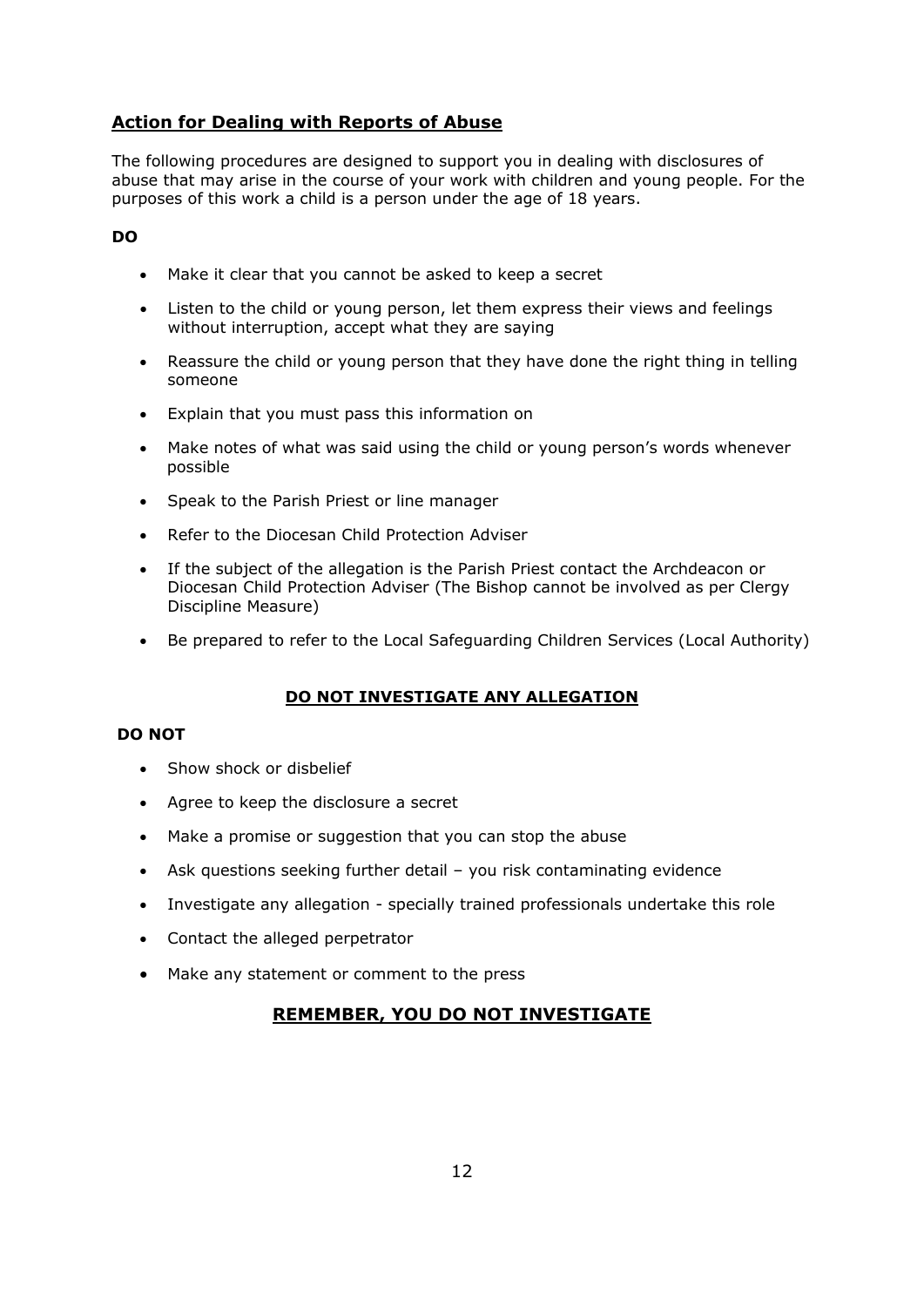# **Child Abuse Referral flow chart**



#### **Contact Details** Diocesan Child Protection Adviser – Su Foster

Tel 0151 705 2153/07887 510946 e-mail: su.foster@liverpool.anglican.org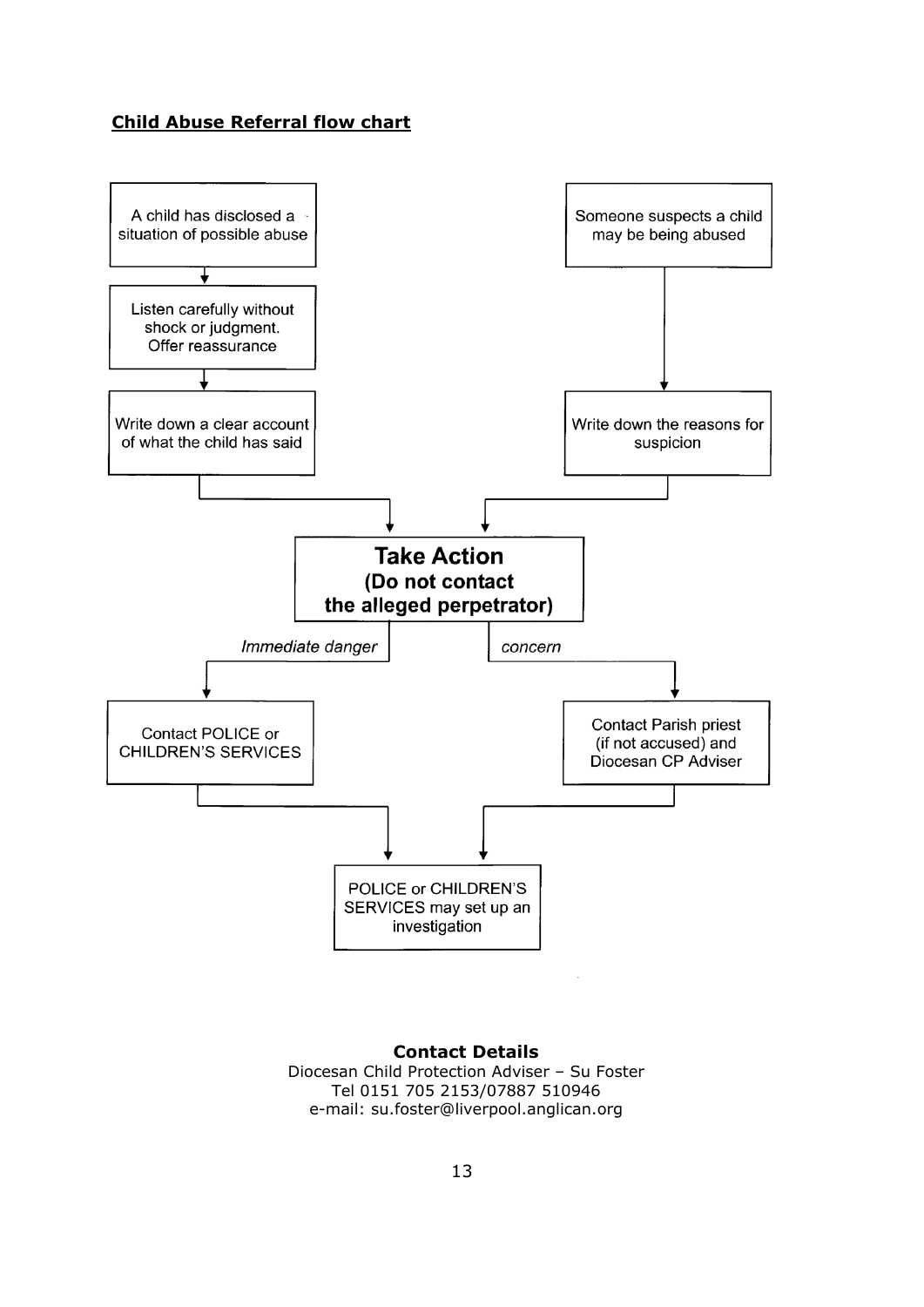# **Referral Procedure for those with Responsibility for Children**

Any child who is or has been exposed to danger of abuse must be protected without delay.

Think clearly about the cause for concern and make brief notes recording the facts as you understand them. You have a duty to refer your concern.

Unless it would cause a delay, you must discuss your concerns with your Parish Priest, providing that he/she is not the cause of the concern. You should also speak with the Diocesan Child Protection Adviser; she/he is also available if the priest is unsure of what action to take. **However, if the child is in immediate danger you should contact the police straight away.**

In the case of a clear allegation or a strong suspicion, the case must be referred to the Police or Local Safeguarding Children and Young People's Services. Clarify who is making the referral. (Further detail regarding the making of referrals can be found in the Local Authority's Safeguarding website).

The decision as to how the parents should be informed will be made in conjunction with the Local Authority or Police Representative.

If one of the clergy is the subject of the allegation, the Diocesan Child Protection Adviser and/or the Archdeacon must be consulted for advice.

You are advised that, in consultation with the Diocesan Child Protection Adviser, any serious incident should be reported to your insurers. This enables them to be prepared should any claim arise.

All communications must be handled in a sensitive manner and should be steered by the Diocesan Communications Department.

Should a journalist or broadcaster make an enquiry, you must refer them to the Diocesan Communications Department at St James' House.

# **The possible consequences of making a referral can be difficult**

# **However the consequences of not making a referral can be far more dangerous!**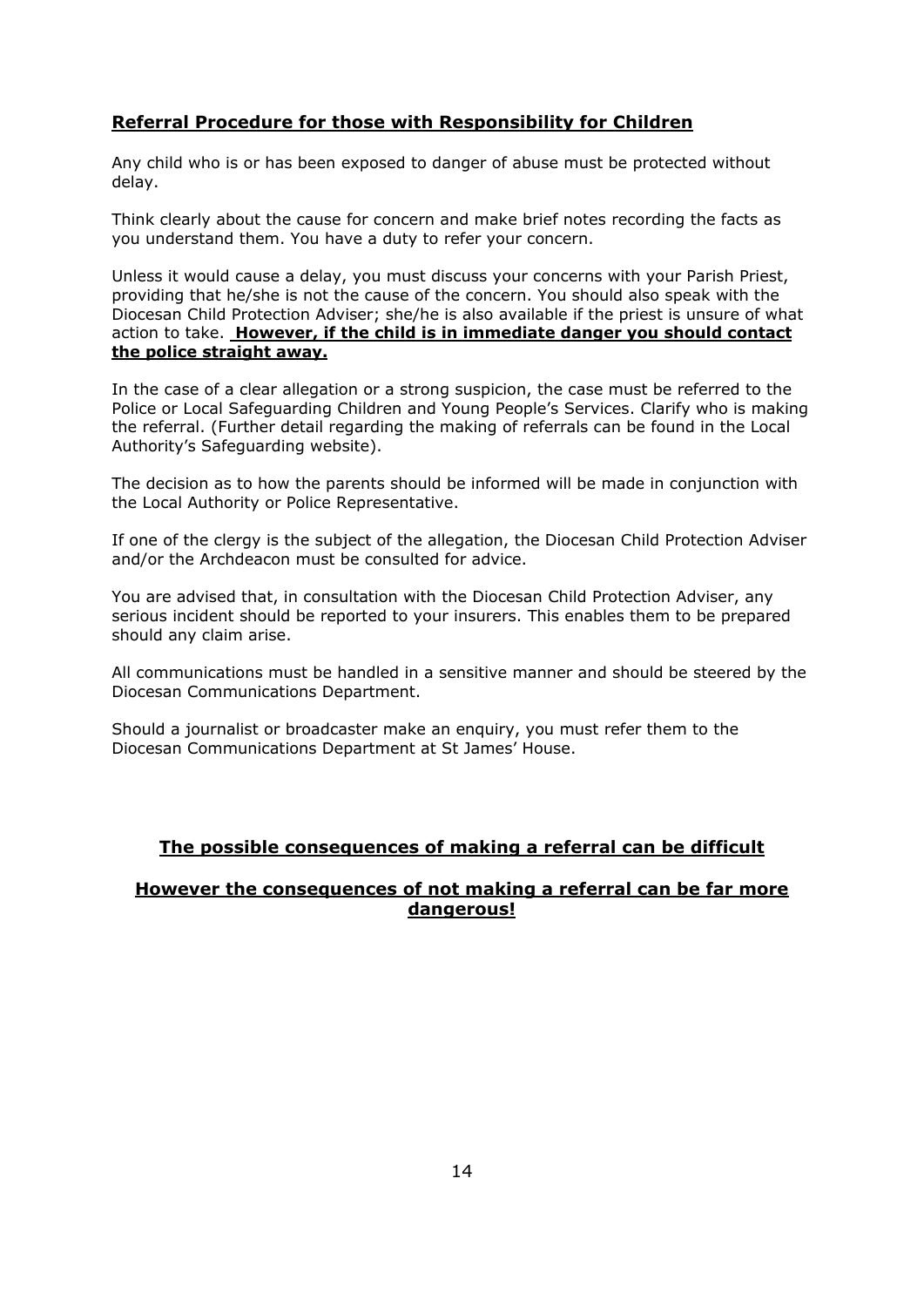# **The Role of the Parish Priest and Parochial Church Council**

- Each Parochial Church Council (PCC), with the Parish Priest, shares the responsibility for the duty of care to the children and young people in their church setting.
- Each PCC should be fully aware of the contents of the Diocesan Policy on Child Protection, discuss the contents, and then produce a Parish Policy consistent with this document and adapted to the local situation. Account must also be taken of the Local Authority policy on safeguarding. When produced and adopted, the policy should be reviewed annually to ensure that it is still appropriate to the work currently undertaken.
- The PCC must appoint a Child Protection Coordinator and support them in the implementation of this role It is the responsibility of the Church Council to supply the name and contact details of the appointee to the diocese and to inform the diocese of any changes in personnel. The Parochial Church Council will support the coordinator in the implementation and monitoring of the Parish Policy. (This post could be shared with another parish.)
- Each PCC must ensure that people who are authorized to work with the children and young people within the parish or who hold a position of responsibility are properly appointed, trained and supported.
- The PCC must be aware that there is a responsibility to ensure that people who pose a threat to children and young people are effectively managed and monitored in the church context.
- If the PCC fails to comply with the Diocesan Guidelines, it will leave itself open to the charge of negligence if any child or young person in its care (or in the charge of its officers or organisation) comes to any harm.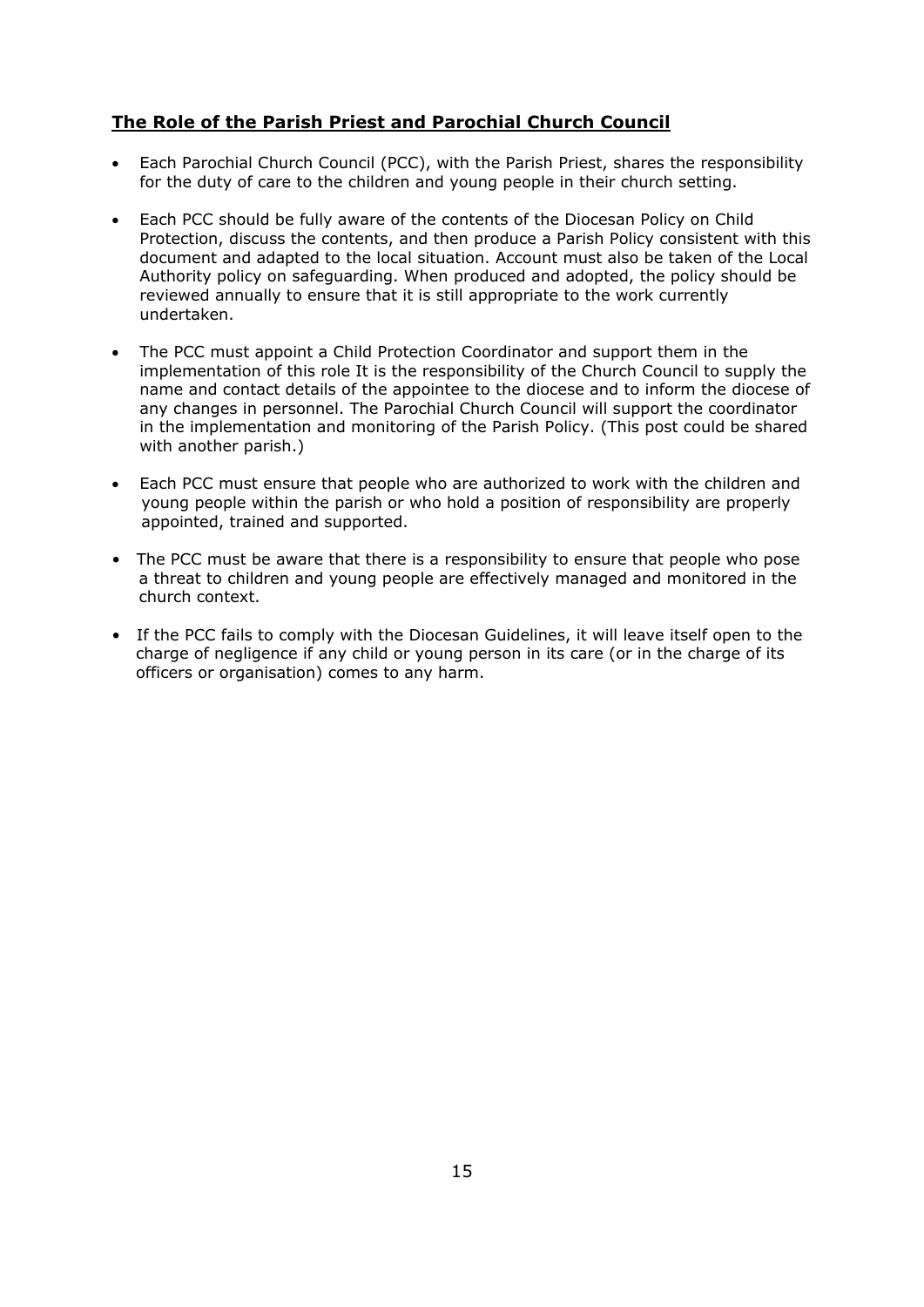# **The role of the Parish Child Protection Coordinator**

The Parish Child Protection Coordinator is appointed by the PCC annually, this person will have up to date knowledge and have completed the diocesan e learning package for safeguarding children prior to taking on the role and then will be responsible for the following tasks:

- To ensure that the Parish Policy is reviewed, updated and adopted by the PCC on an annual basis together with a brief report on the current implementation within the parish.
- To ensure that the policy document is widely available and given to all existing and new workers in the various groups within the parish.
- To ensure that the Parish Policy is shared with all organisations using the facilities of the church.
- To ensure that all volunteers go through the appropriate recruitment process in conjunction with the PCC and Parish Priest.
- To ensure that each volunteer has a role description and a volunteer agreement in respect of their work with children and young people.
- To ensure that each volunteer has an opportunity for an annual review of their work and that this review is recorded and detail's kept on file.
- To monitor the implementation of Parish Policy and report to the PCC any difficulties in doing so.
- To ensure that there is a poster identifying sources of help for children and young people displayed wherever they meet i.e. Childline, NSPCC.

On leaving the post, the coordinator must pass on all records, documents and resources in good order to their successor or the parish priest.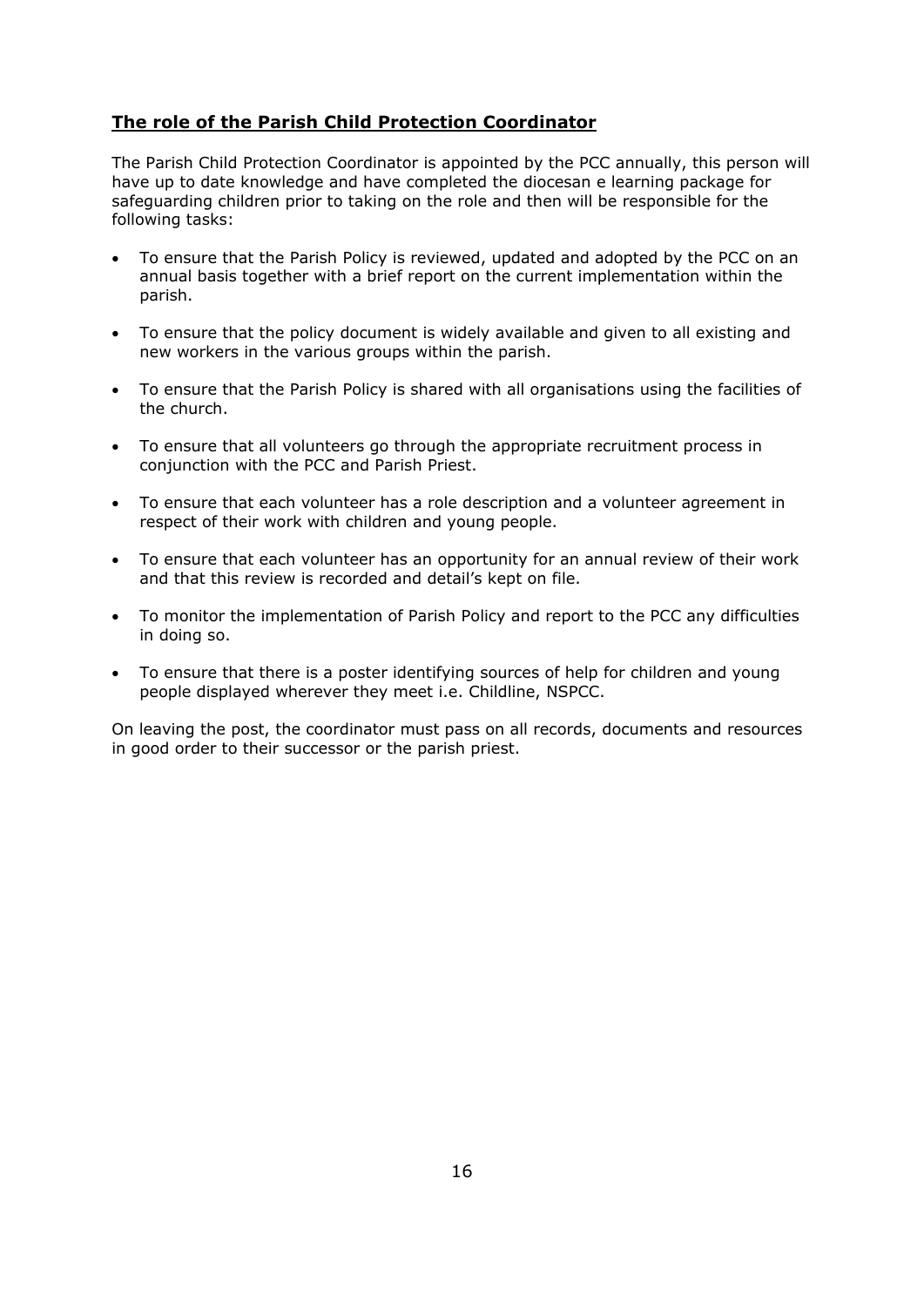# **Images**

When using photographic images of people in diocesan publication and websites the following is a good practice protocol advised by the National Safeguarding and Youth Officers. The legal position relating to this area is currently under review by the Court of Appeal, who has taken the view that in one case it was at least arguable that a child photographed in a public place has a reasonable expectation of privacy. The guidance below goes beyond the current definitive legal position, which allows for images of anyone in a public place to be published as long as the photography is not intrusive.

- 1. As Christian publishers we wish to demonstrate love for our neighbour to respect his or her privacy and not to cause any embarrassment.
- 2. We want to promote and encourage the Church's work with people of all ages, through the appropriate use of images and video reflecting the diversity of church activities in our publications.
- 3. When we take someone's photograph or film them for publication/distribution they should always be aware that we are doing it. Awareness can be assumed if:
	- People are attending a photo call
	- The intention of taking photographs or filming is included in the invitation to the event and people are given the choice to opt out.
- 4. In all other circumstances permission should be sought at the time the photograph is taken and a chance to opt out must be given.
- 5. Even given the 'assumed awareness' of the circumstances listed in (3) specific permission should be sought for images of individuals (a person may be happy for a large group photo, but not an individual one). Specific permission should also be sought where it is the intention to name any person shown in the photograph in an accompanying caption or article.
- 6. Photographs submitted for publication where young people are recognisable and there is insufficient evidence that their consent has been obtained, should not be published. Permission should not be assumed, even if images have been submitted (e.g. by parishes) for publication.
- 7. Many schools approach parents to ascertain whether they have objections to photographs of their child being used in various media to represent the activities of the school. Teachers are often, therefore, in a position to grant general permission to publish images of children in school-related activities (e.g. cathedral education events), in *loco parentis*. However, this should not be assumed, and written permission from an appropriate representative of the school should be sought to publish such images.
- 8. Outside of this school activity context, in other cases involving minors (under-16s), their consent and the written consent of a person with parental responsibility for the child should be obtained, which must specify for what purposes the photo or film will be used and how they will be stored if not destroyed. In particular, if the intention is to use the picture or film on the internet, this must be clearly stated at the time the permission is sought.
- 9. Further written consent will be required from young people and their parents/carers if photographs or film are to be used in other ways.
- 10.Clearance forms should be stored with photographs or film for future reference.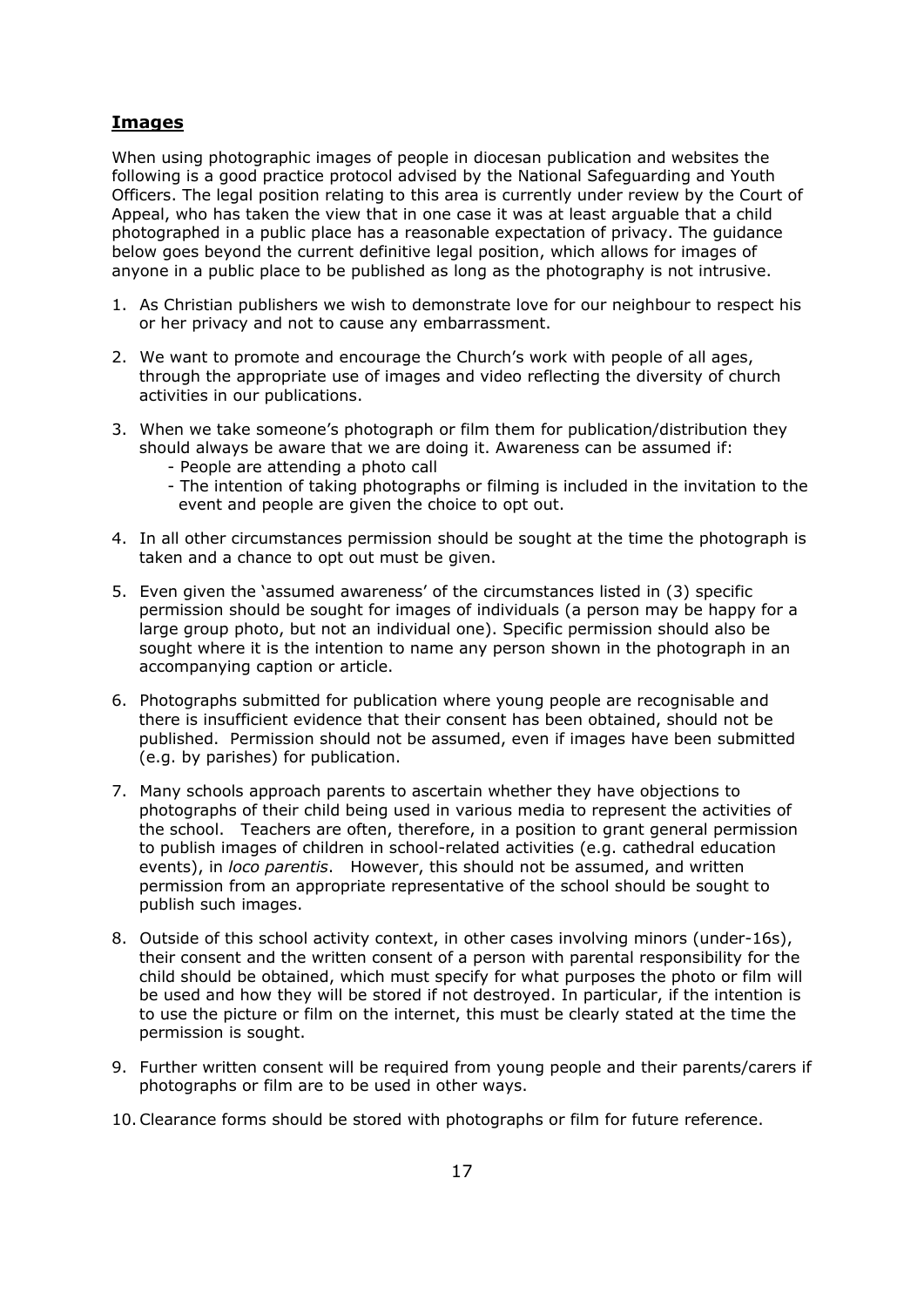# **ICT (Information and Communication Technology) Safety**

## **Background**

In recent years the huge increase in the use of, and accessibility to, different types of information and communication technology (ICT<sup>1</sup>) has created more effective and speedier methods of connecting with each other and introduced new ways in which to transmit information. However, along with the positive implications of these new communication technologies, we also find ourselves aware of how they can be misused, particularly in working with children and young people.

Today 43% of children aged 8-11 have a mobile phone and regularly use the internet, 26% of 12 - 15 and 18% of 8 - 11 year olds have their own tablet or computer<sup>2</sup>. These proportions have increased over the years and it has become the norm for our children and young people to own mobiles, be extremely computer literate and to own their own part of cyberspace, whether that is through a social networking site or having their own webpage.

It is unsurprising that they would want to use these new and very accessible methods of ICT in order to contact their peers, family and those who work with them through church activities so, as the Church, we have a responsibility to communicate professionally, accountably and effectively with the children and young people we serve through these methods.

In light of the recent tragic events involving cyber bullying and grooming through Facebook in the news, this document is intended to increase awareness and understanding of information and communication technology and thereby creating a greater sense of accountability in our use of it. As in all our ministries amongst the parishes and communities of this diocese, we seek to place the safety of children, young people and vulnerable adults at the very highest level.

## **General protocols for ICT communication**

- Consent should be obtained by leaders<sup>3</sup> from the parents or guardians of any young people or children they wish to communicate with through ICT.
- Clear and unambiguous language should be used. Many abbreviations are currently used which are open to misinterpretation, for example 'lol' could mean 'laugh out loud' or 'lots of love'. Nuance and tone in communication can sometimes be hard to read, so ensure that language is clear and not open to misunderstanding.

1

<sup>&</sup>lt;sup>1</sup> ICT are electronic devices such as personal computers (PC), mobile phones, smartphones, Personal Digital Assistants (PDA), games consoles and digital cameras that allow communication via websites, email, instant messenger, voice and texts.

<sup>&</sup>lt;sup>2</sup> Statistics from OFCOM 2013

<sup>3</sup> **Leaders** include children's and youth leaders, clergy, Parish Child Protection Officers and other people with

a responsibility for work with children and young people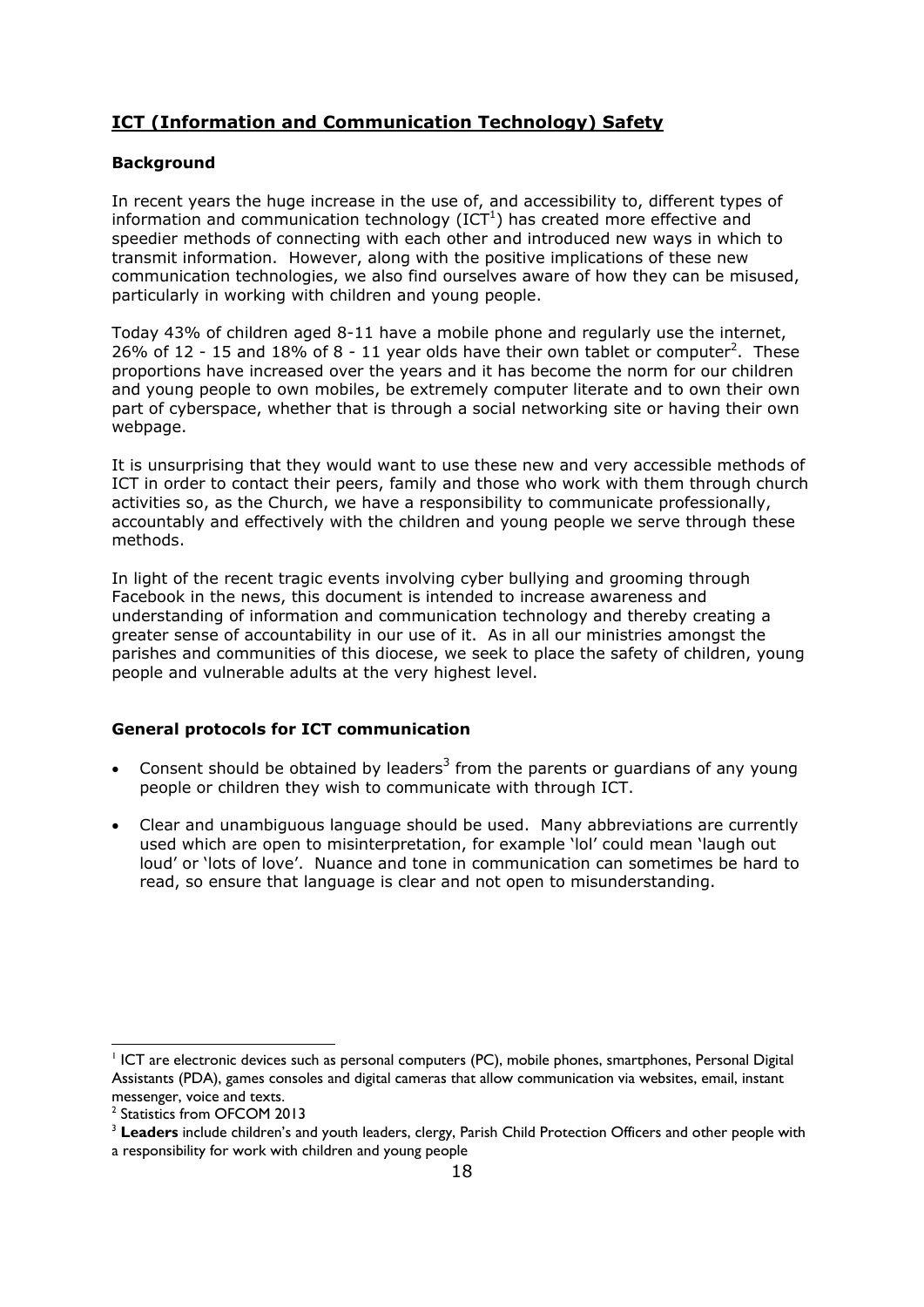#### **Use of emails and Instant Messenger (IM)**

- When using emails and IM, such as MSN to communicate with children and young people, you should ensure that the general protocols for ICT communication should be taken into account.
- Another leader should always be copied into all emails which are sent to children and young people to ensure accountability. If no other appropriate adult within the parish is available to be accountable, then a suitable substitute should be found such as the parish priest or churchwarden.
- When communicating with a group of children or young people, use a group email and not individual ones. This saves time, and ensures there is no favouritism as everyone will receive the same message.
- A specific email account should be used to communicate with children and young people. The address should be known by the young person or child, their parent or guardian, and other leaders. This should not be your personal email account.
- There should be an agreed length of time for a conversation with a child or young person through instant messaging, and an agreed curfew when no communication should take place, for example between 10pm and 7am.
- Log all conversations in a text/Word file and ensure that it is saved in a specific area on your computer. At the beginning of each IM conversation, you should inform the child or young person you are communicating with that the content of your conversation will be saved.

#### **Mobile Phones**

- When using mobile phones in communicating with children and young people, you should ensure that the general protocols for ICT communication should be taken into account.
- If a child or young person owns a phone, it is possible that parents may not wish leaders to know the number, so it is important to obtain consent to contact their child on that particular number or on any other mobile number given.
- Where *at all possible* use group rather than individual texting.
- As with emailing and use of IM, ensure that your language is not open to misinterpretation and avoid using emoticons or abbreviations that could be misunderstood.
- Any text messages that are received which cause concern should be saved and passed to your Parish CPO.
- Most mobile phones now come with built in digital cameras. As with all cameras used by leaders you should ensure you have parental consent to take and use photographs taken of children and young people.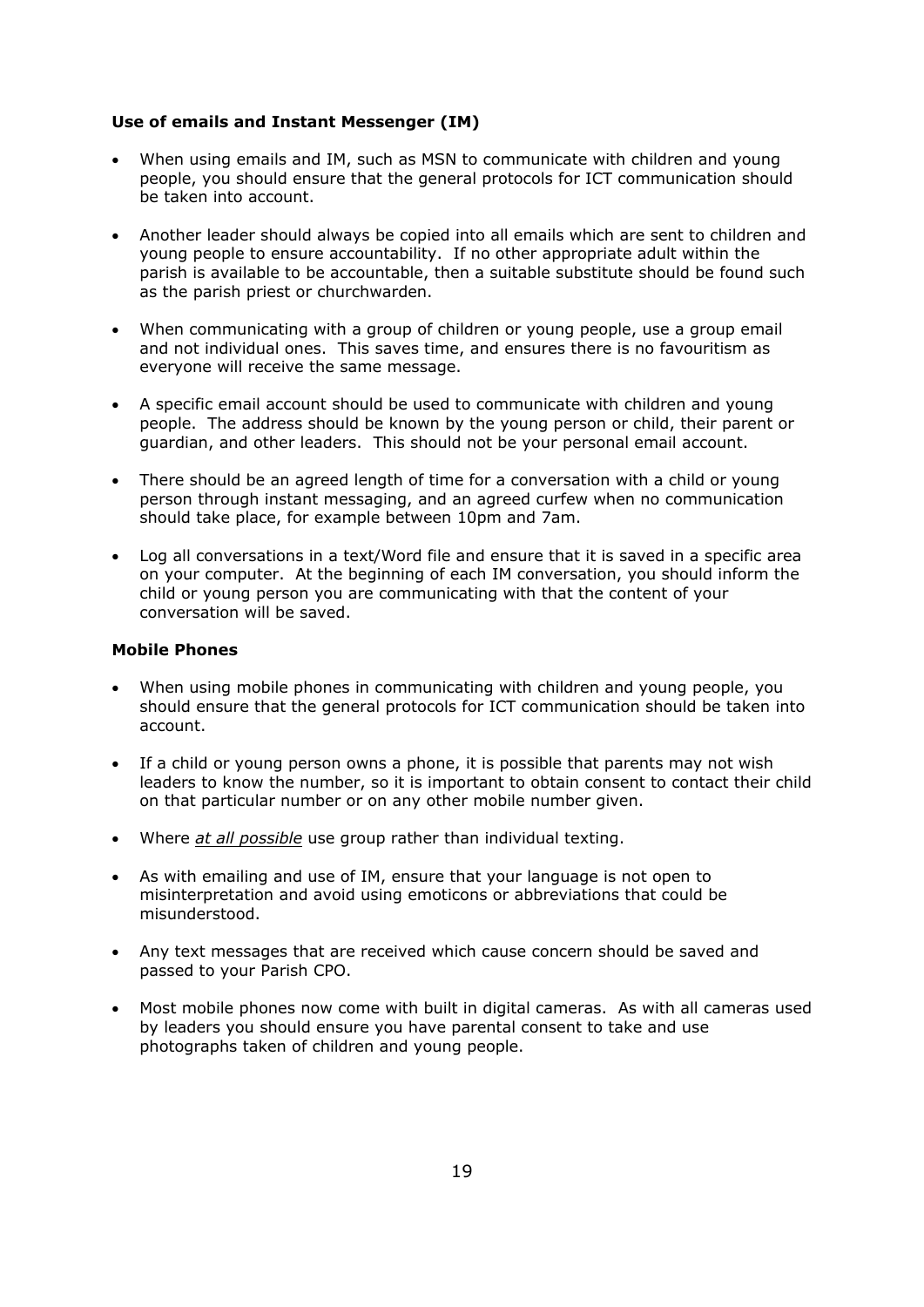## **Social Networking Sites (SNS)**

- Sites such as Facebook, Bebo, MySpace and others create further issues which are not covered in previous sections. Again, guidance around consent, accountability, curfew and language should be followed in using social networking sites.
- It is recommended that on SNS, leaders should either have two profiles; one for personal use and the other for work use. Leaders should only accept 'friend requests' from young people they know on their work profile. When using your work profile on any SNS, you should ensure that use of any IM/chat facility is restricted to emergency use only.
- Communication should be in the public domain wherever possible by using group mailing and public wall posts.
- Where groups are set up on SNS, they should be in a closed status and not open to the general public. Administrative rights to the group should be retained by the leader/s who should undertake regular moderation and evaluation of the group.
- Any content in conversations, wall posts or messages that causes concern should be saved, printed and passed onto your Parish CPO.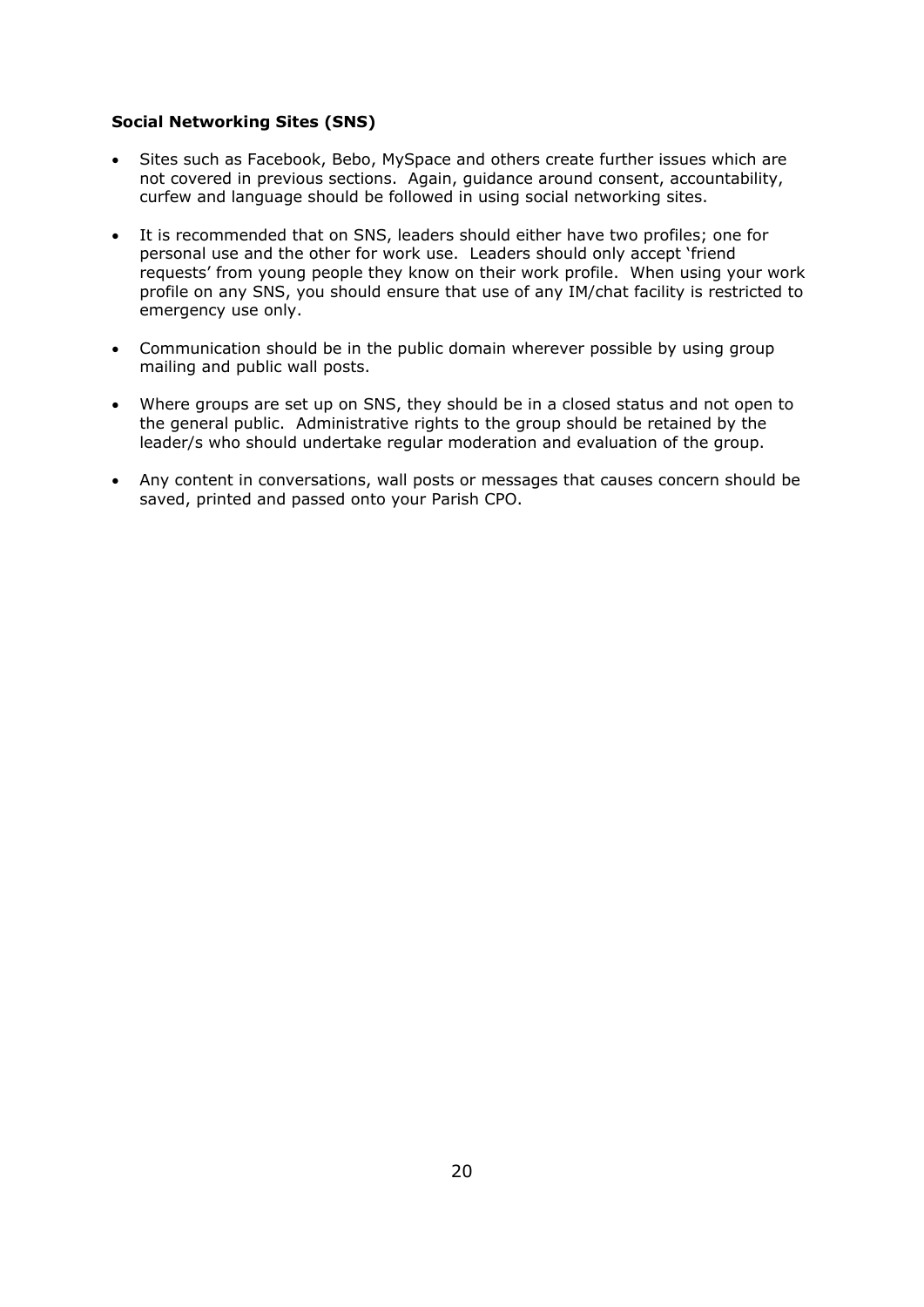### **Recommended good practice**

This could be photocopied and handed to all leaders, or parishes may wish to formulate and distribute their own good practice leaflet, based on the recommendations below.

#### **Adult / Child Ratios**

Guidance recommends the following ratio of leaders to children according to their age:

For 0 to 2 years - 1 leader to every 3 children (1:3)

For 2 to 3 years - 1 leader to every 4 children (1:4)

For 3 to 8 years - 1 leader to every 8 children (1:8)

For over 8s - 1 leader for the first 8 children followed by 1:12

(i.e. 32 children would require 3 leaders)

**Toilets** - The ideal is 1 toilet and 1 hand basin per 10 children

**Warm and Clean** - Group areas should be warm, adequately lit and ventilated. Maintain high standards of cleanliness.

**Special Needs** - Be able and willing to accommodate children with special needs. Be aware of access to your building and toilet facilities.

**Entrances and Exits** - Should be well lit and easily accessible.

**Registration** – Children's Social Care need to register premises where activities take place for more than 2 hours in any one day or if a holiday club runs for more than 6 days a year.

**More than one leader -** There should always be more than one leader for any group. (If possible have at least one male and one female leader if the group is mixed).

**Time alone -** Minimise time alone with any child or young person. If it is vital to be isolated with an individual ensure that another leader is informed of where you will be and why. If possible remain in the view of another leader. Try never to be behind a closed door but if necessary tell someone that you are there.

**Administration -** Keep an up-to-date register and record of children, their parents and contact phone numbers, attendance and other specific information (such as asthma, epilepsy, diabetes, allergies etc.).

**Insurance -** Most existing parish insurance covers indoor activities for children and youth. PCCs need a record of any other activities that may take place and it must be checked that insurance cover is adequate.

**Touch -** Touch is an important part of human relationships: for example, it can be necessary to stop a young child from hurting herself or himself; it can also be a natural way of responding to someone in distress. However, everyone working with children should be sensitive to what is appropriate and inappropriate physical contact, both in general terms, and in relation to a specific individual.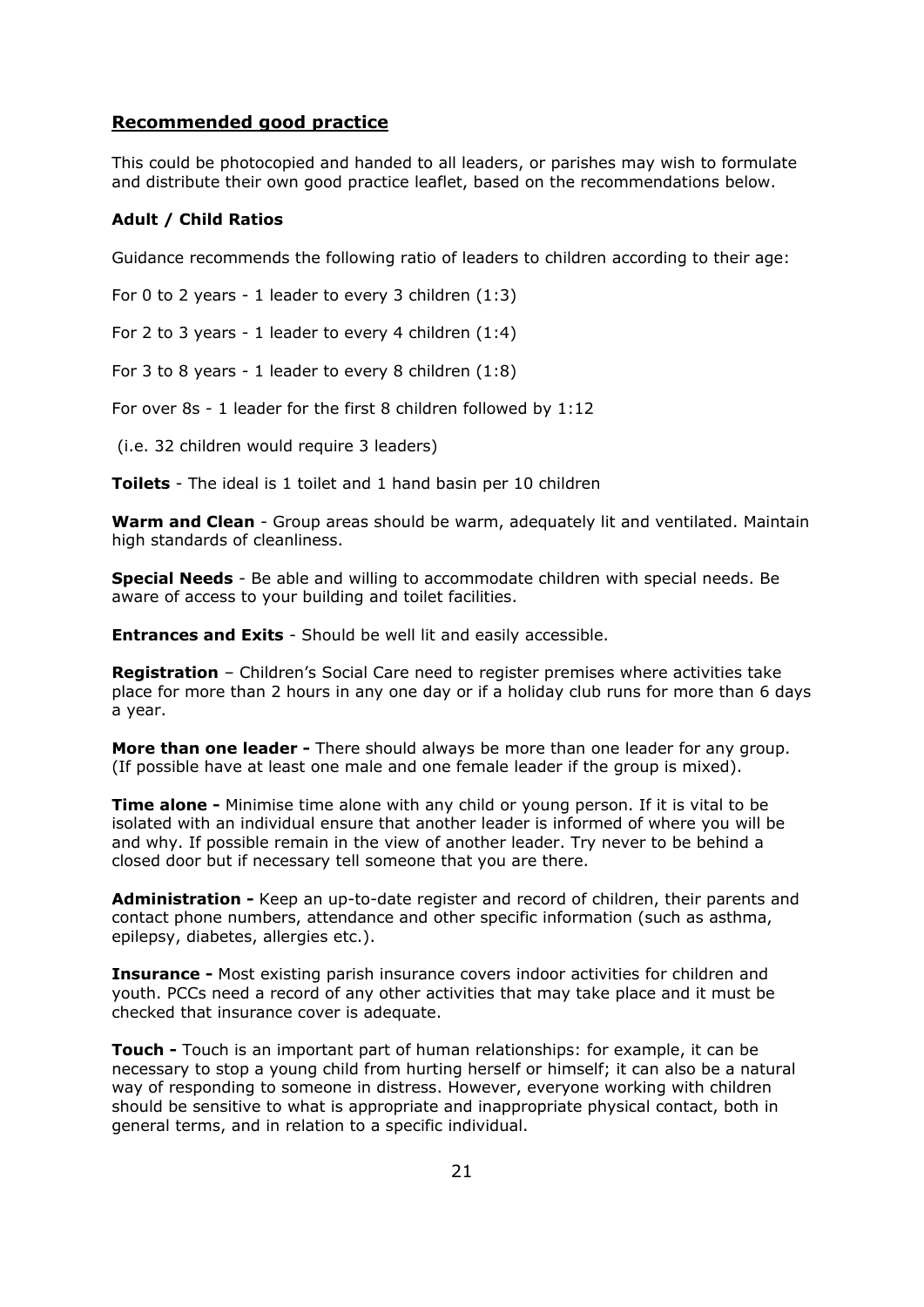Leaders need to be conscious of situations in which their actions, however well intentioned, could be misconstrued by others or be harmful.

**Good Practice with Colleagues -** If you see another member of staff acting in ways which might be misconstrued be prepared to speak to them or to your supervisor about your concerns. Leaders should encourage an atmosphere of mutual support and care which allows all workers to be comfortable enough to discuss inappropriate attitudes or behaviour.

## **Health and Safety**

- All leaders should know the location of the nearest telephone.
- Adults must be aware of the safety / fire procedure. A fire drill should be carried out regularly. Fire extinguishers should be available and regularly checked.
- Children with infectious illnesses must not attend.
- No smoking should be permitted near the areas children will be in.
- Children should submit a health form before an activity. Take health forms when going off-site.
- Accidents should be recorded with a note of any action taken and signed by the leader involved.
- A first aid kit should always be available and its location must be well known.
- No medication should be administered without written parental consent. One leader should be a first-aider.
- A responsible adult should make sure that the premises are open in good time.

**Transport -** If at all possible do not give lifts to children and young people on their own other than for short journeys. If they are alone ask them to sit in the back seat. Check that insurance covers the vehicle and passengers. Seat belts must be worn.

**Finance -** If money is collected, an account of this should be given to the PCC.

**Volunteers -** Volunteers, particularly those under the age of 18, should never work unsupervised and should be given clear guidance and support.

**Casual Visitors -** Casual visitors i.e. those who have not been authorised by the Church as leaders or helpers, should not have access to children without the presence of an adult who is deemed to be responsible for the group.

**Communication -** Clergy, the PCC and parents should be clearly informed of all the activities in which children and young people may take part on church premises or through the church in any way. The PCC must approve all church activities with children and young people.

**Good Practice of Workers -** Treat all children and young people with respect and dignity befitting their age; watch language, tone of voice and where you put your body.

- Do not engage in any of the following:
	- invading the privacy of children when they are showering or toileting
	- rough, physical or sexually provocative games
	- making sexually suggestive comments about or to a young person, even in fun
	- inappropriate and intrusive touching of any form
	- any scapegoating, ridiculing, or rejecting a child or young person
	- Learn to control and discipline children without using physical punishment.
- Do not let youngsters involve you in excessive attention-seeking that is overtly sexual or physical in nature.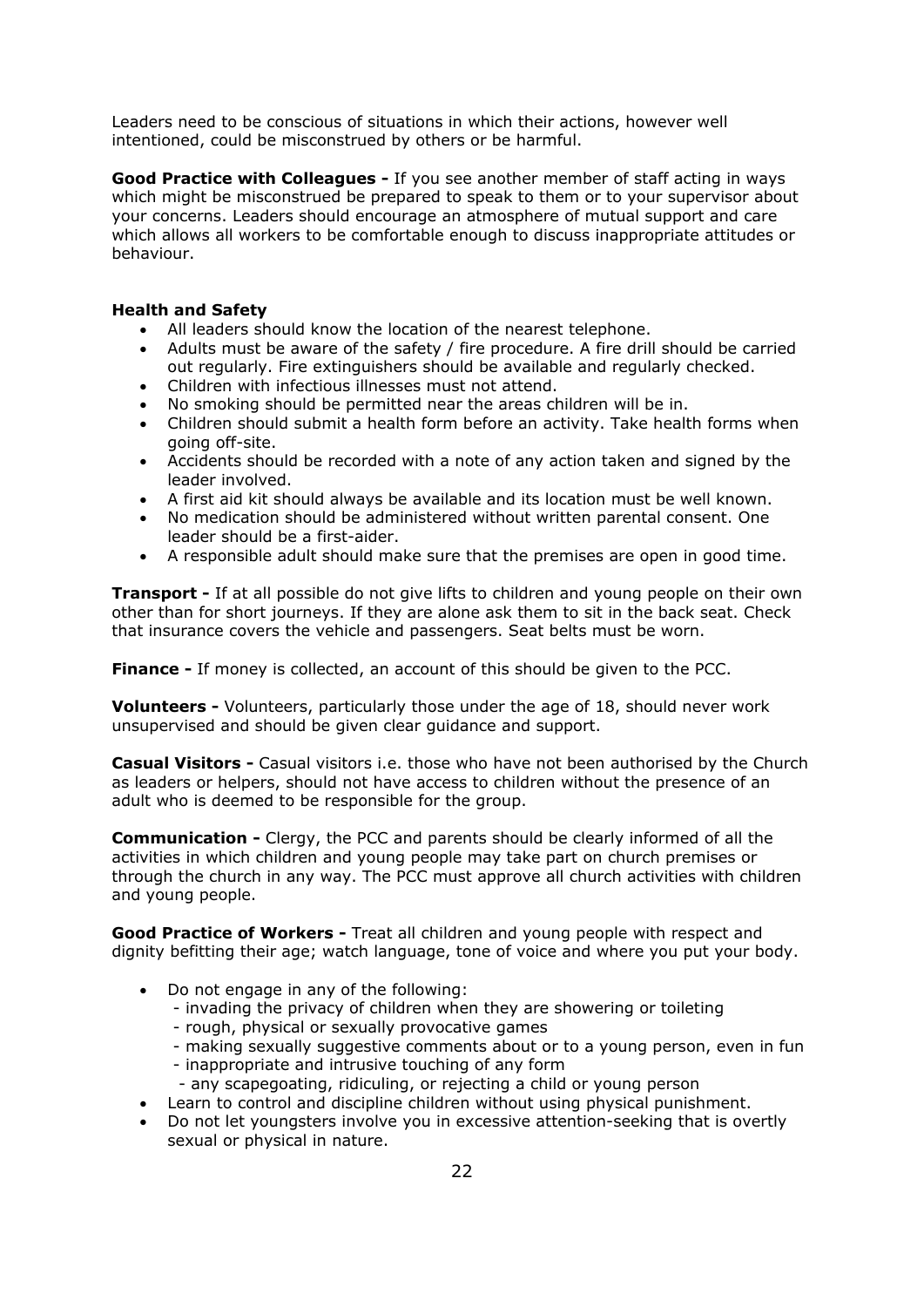- Do not invite a child or young person to your home
- Do not share sleeping accommodation with children or young people if you take a group away.
	- Avoid having couples who are related, married or in a relationship leading groups together

**Please remember that all children deserve to be treated with respect – it is important that equality and diversity are celebrated.**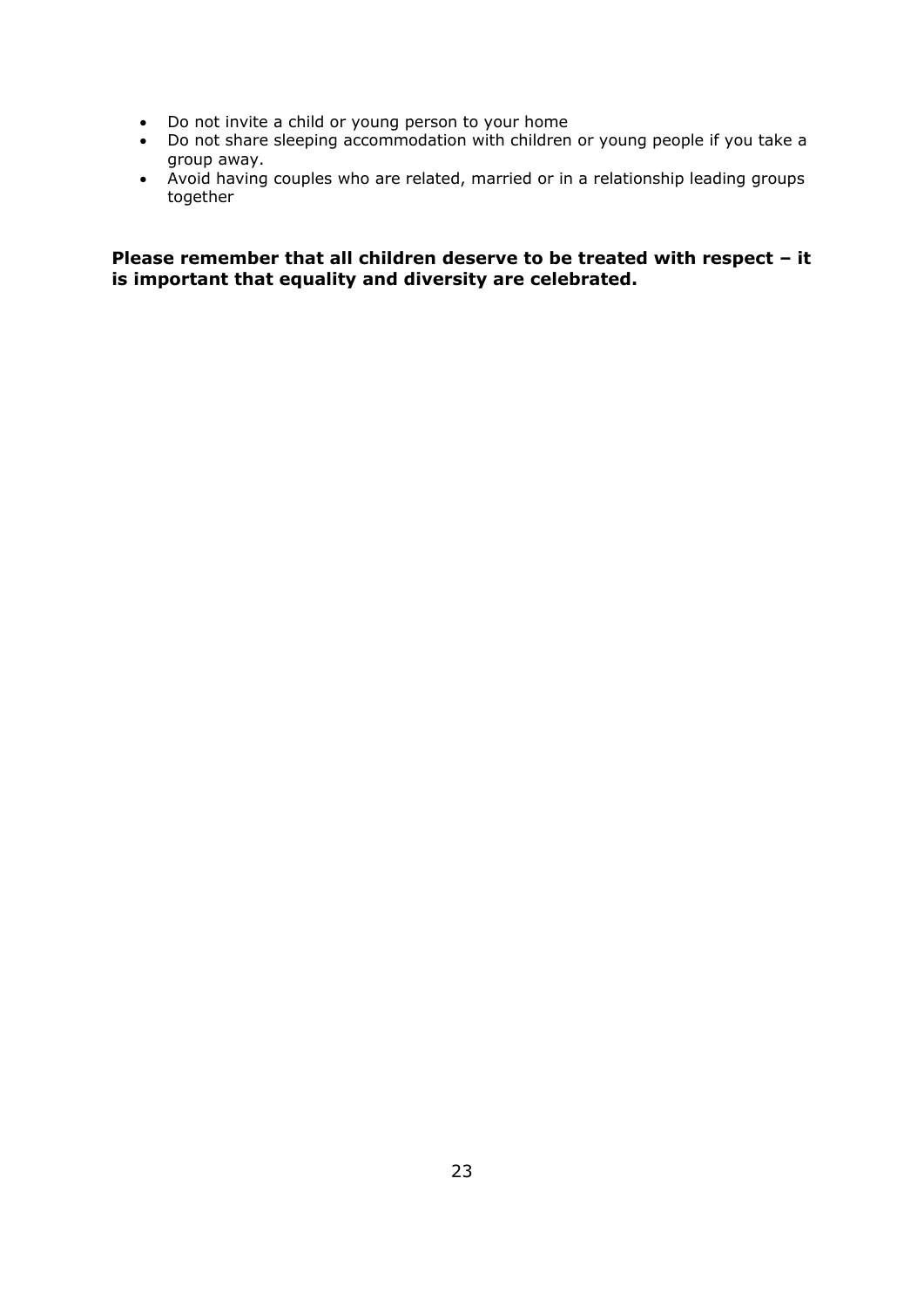## **Answers to frequently Asked Questions**

#### **Do I have to register holiday clubs with OFSTED?**

You may need to register your club with OFSTED. For further details of the registration criteria please contact your regional OFSTED office. Ring 0300 123 1231 for details of your regional office.

#### **Can someone attend a children's work session while waiting for a DBS?**

Someone waiting for a DBS clearance must not go on the rota of children's work leaders. However they may attend a taster session under supervision, for the purpose of finding out if they enjoyed and are suited to the work.

## **Is the Church responsible when hiring out Church premises for private parties?**

In these circumstances it is the parents' responsibility to assure themselves of the safety of their children, not the churches. The church may, however, decline to hire their premises to anyone that they believe may be unsuitable and unlikely to run a safe party.

#### **What is the position on child protection for groups that regularly hire out Church premises?**

It is advisable to have a section in the church hire agreement which states that the church has a policy on child protection and all people hiring the hall should either sign to say that they have read and understood the policy and that they are prepared to accept it OR provide the Church Council with a copy of their own child protection policy to go on file.

#### **Do hirers' need their own insurance cover?**

The PCC should obtain written confirmation from any hirers that they have public liability cover for their activities whilst the church premises are being hired. Individuals hiring the premises for a private function should check with their household insurers to ensure the public liability would extend to organising such an event.

#### **Do uniformed organisations have to carry out their own DBS checks?**

Uniformed organisations should undertake their own DBS checks and take up references for their leaders. The parish Child Protection Coordinator simply has to establish that the organisation is doing this.

#### **How often should DBS checks be renewed?**

The House of Bishops has stated that a 5 year cycle of renewals is acceptable.

#### **Where can I find help with Health and Safety?**

Ecclesiastical Insurance has a model Health and Safety Policy and Guidance notes on their website – www.ecclesiastical.co.uk or telephone: 0345 777 3322.

The HSE produce a booklet on 'Five Steps to Risk Assessment' a copy of which can be downloaded from the following website: http://www.hse.gov.uk/risk/controlling

#### **Are there special considerations regarding car safety**?

Safe practice would be for any person carrying children and young people in their car to have a second adult in the car with them and to consult www.dft.gov.uk/think/

#### **What do I do if I have concerns regarding young people and Self-Harm / Substance abuse?**

If you have concerns regarding a young person who you believe to be engaging in self harm or substance abuse you must refer to the statutory agencies – this is a serious matter and it requires specialist help. Parents can contact a voluntary agency such as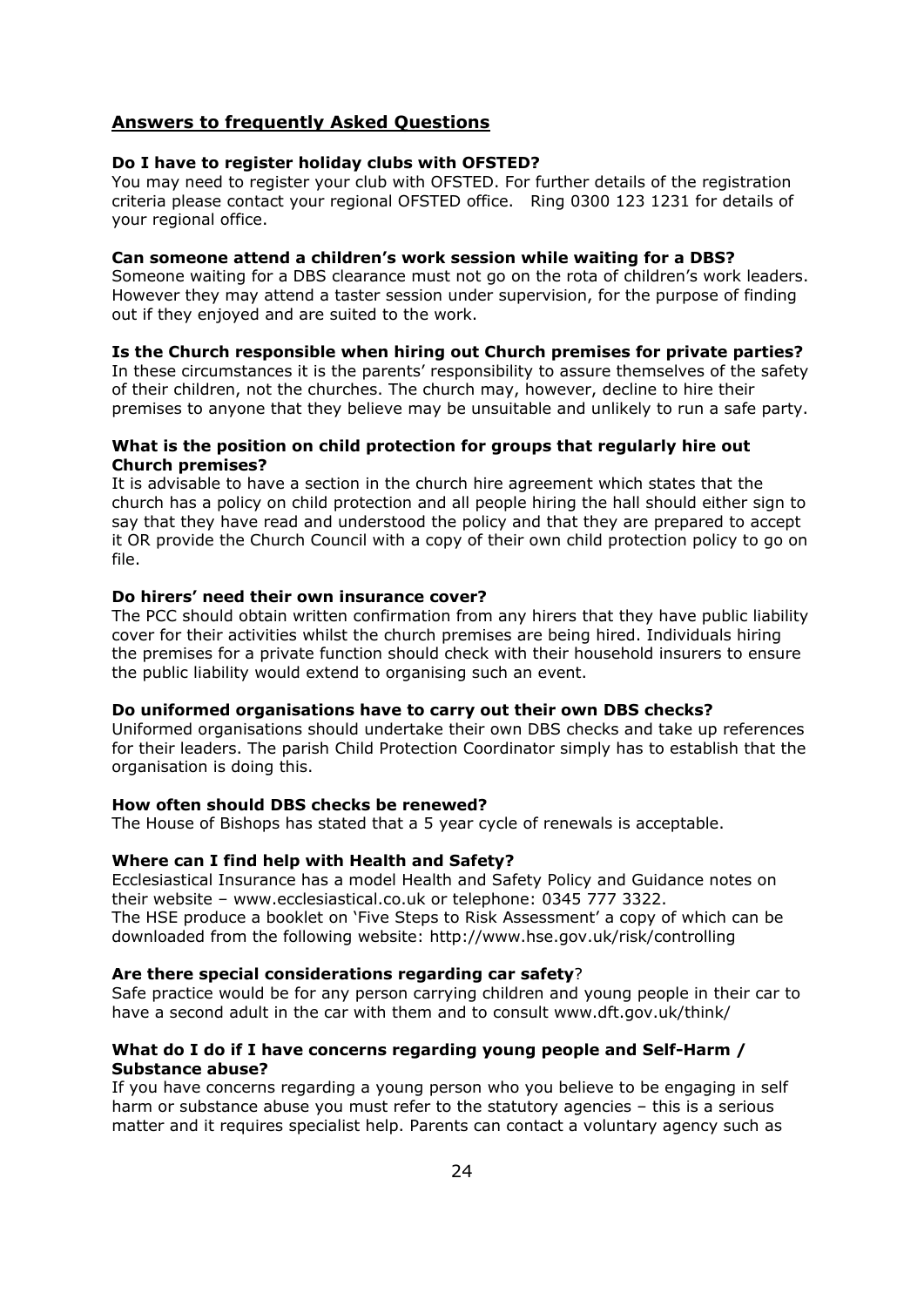Young Minds for help and support. Visit www.youngminds.org.uk or parent helpline telephone: 0808 802 5544

## **Can a parish provide counselling services to children and young people?**

If your parish wishes to provide counselling services to children and young people you must identify suitably qualified staffs that are registered with an accredited body. The individuals will require professional indemnity insurance. You need to ensure links are made with both the Child and Adolescent Mental Health Team and the local authority with reference to referral protocols and check with your parish insurance company that they will support this activity.